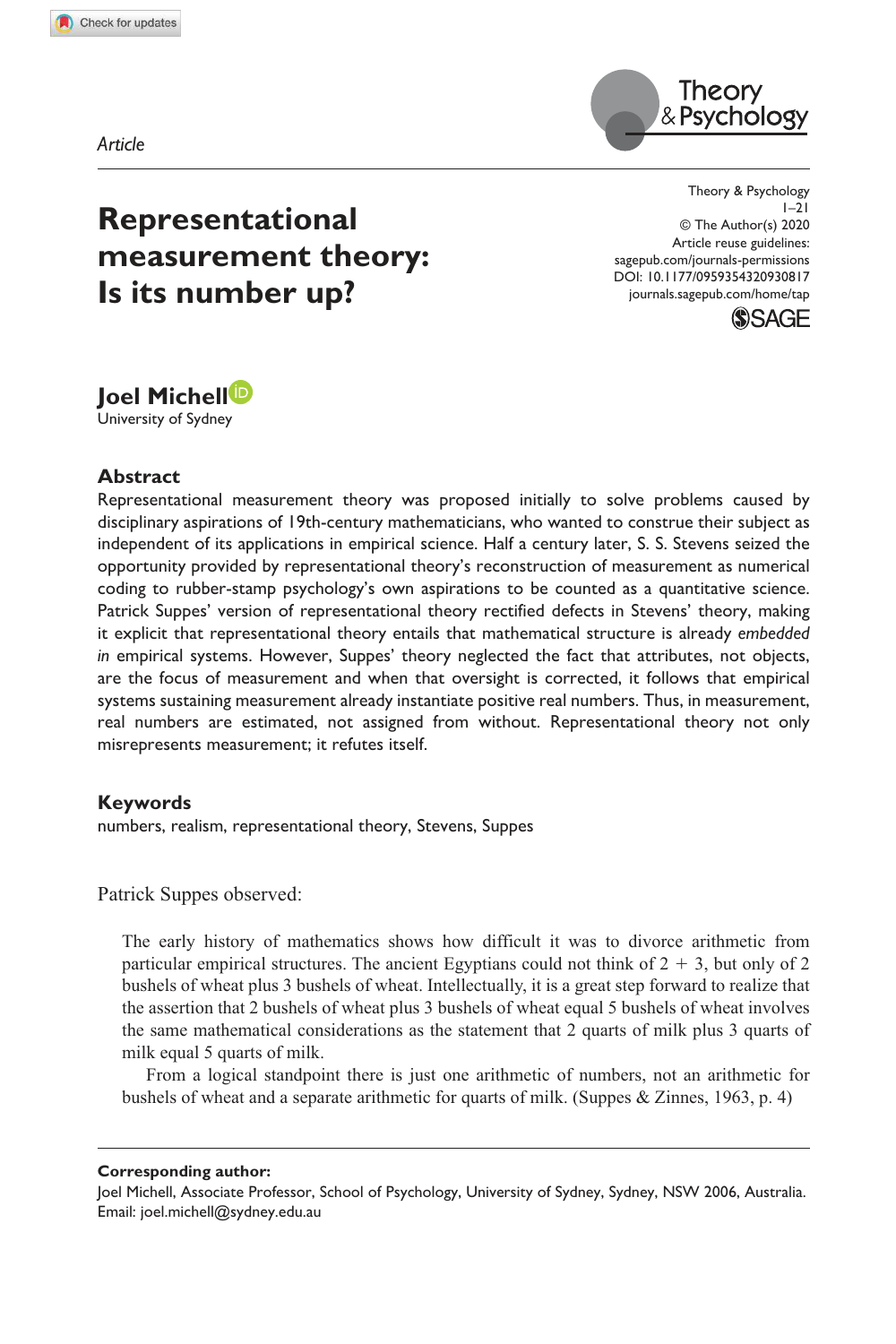What is the relation between arithmetic and situations it successfully applies to? Two possibilities are mooted: instantiation versus representation. Is the fact that two bushels of wheat plus three bushels of wheat equal five bushels of wheat an instance of the arithmetic truth,  $2 + 3 = 5$ ; or does that arithmetic formula represent that fact? If it is instantiation, then the fact about bushels of wheat is an instance of the arithmetic truth in a way that is similar to that in which the fact that Socrates is mortal is an instance of the general truth, all humans are mortal. That is, it is a two-term relation holding between a particular situation and a general truth. If it is representation, the fact about bushels of wheat is represented by the arithmetic formula in the same way sequences of dots and dashes represent messages in Morse code: a three-term relation of person *P* using formula *F* to represent situation *S*. Intriguing as these metaphysical alternatives are to philosophers, to psychologists, they may seem as inconsequential as the question, how many angels can dance on a needle's point?<sup>1</sup> However, it is far from inconsequential: it revolutionised the understanding of measurement in psychology.

Stanley Smith Stevens and Patrick Colonel Suppes were psychology's measurement theory gurus, dispensing the latest word on the philosophy of measurement to a discipline aching to be recognised as a quantitative science. Each spruiked the representational approach. Under their influence, most psychologists still endorse it. Consult any mainstream research methods text and an exposition of Stevens' version almost invariably appears (e.g., Kerlinger & Lee, 2000). Suppes' influence is not as ubiquitous, but was felt by those aspiring to greater mathematical rigour (e.g., van der Ven, 1980). Stevens was neither philosopher nor mathematician and used Carnap's (1939) philosophy of mathematics as his point of departure. Suppes was both, favouring Tarski's (1954a, 1954b) set-theoretical approach, and with a leaning towards Aristotle's idea that mathematics treats of the form of situations, not their matter. I use this same idea to expose and transcend the fallacy inherent to representational measurement theory. In doing this, I have presumed recent arguments by philosophers and others developing a naturalistic, realist philosophy of number (e.g., Armstrong, 1997; Bigelow, 1988; Franklin, 2014; Michell, 1994, 2005). That is, the general philosophical position presupposed here is not new,<sup>2</sup> but the argument presented against the representational theory of measurement is (although hinted at in Michell, 1997). Before that, however, features of Stevens' and Suppes' contributions are reviewed. But first, the philosophy of measurement before Stevens is sketched to provide context.

### **Pre-Stevens**

Even 20 years after Stevens' first measurement paper, Brian Ellis (1968), in *Basic Concepts of Measurement*, accused philosophers of indifference regarding measurement:

The nature of measurement should . . . be a central concern of the philosophy of science. Yet, strangely, it has attracted little attention. If it is discussed at all in works on the philosophy of science, it is usually dismissed in a fairly short and standard chapter. There are notable exceptions; but for the most part the logic of measurement has been treated as though it were neither interesting nor important. (p. 1)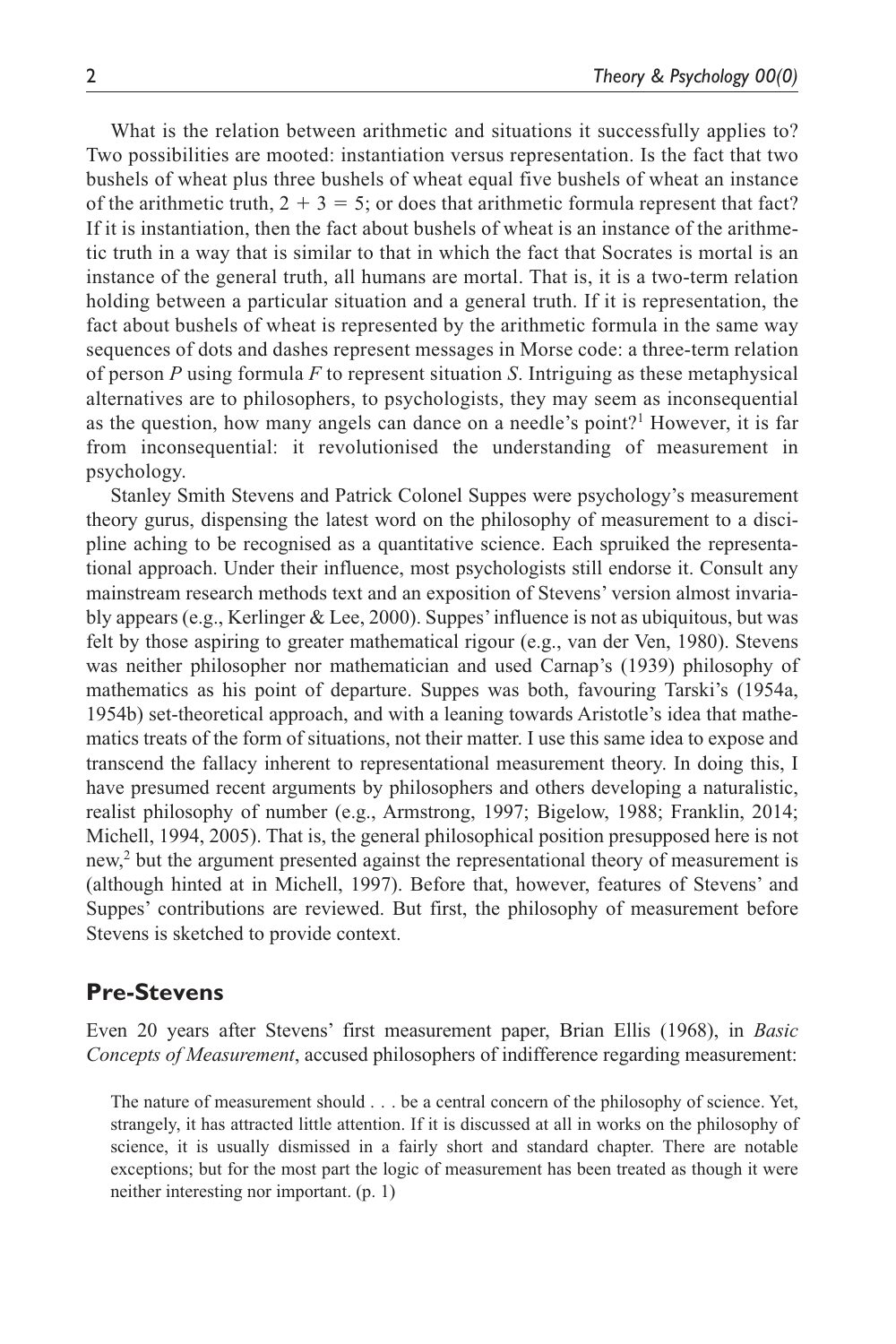After Ellis, however, the philosophy of measurement blossomed.<sup>3</sup> While Stevens stimulated much of this, he knew little of the history of measurement theory beyond Russell (1903) and Campbell (1920). The immediate roots of their contributions lay in the 19th century. At that time, two movements stimulated interest: attempts to measure mental attributes, especially Fechner's (1860) psychophysics; and the modernist push to found mathematics as an independent discipline (Gray, 2008).<sup>4</sup>

Beneath these lay others, deeper still. Measurement is a primeval concept and probably there never was a time when humans did not measure (Morley & Renfrew, 2010). In early Greek thought, μ*έ*τρ*ο*ν (measure) was a pivotal concept (Prier, 1976) and profound insights into the logic of measurement appear in Aristotle's *Metaphysics* (McKeon, 1941; Sattler, 2017) and Book V of Euclid's *Elements* (Bostock, 1979; Heath, 1908; Stein, 1990). These spawned the traditional paradigm of measurement, which guided quantitative science from ancient times to the 20th century and culminated in the brilliant work of Otto Hölder (1901).<sup>5</sup> It was not that prior to Ellis the logic of measurement was treated as "neither interesting nor important" (1968, p. 1) as he suggested. Instead, it was widely considered all sewn-up and uncontroversial.

Three concepts framed the traditional paradigm: *quantity, magnitude*, and *ratio*. A *quantity* is an attribute of some kind, such as length, mass, or velocity, possessing internal structure sufficient for measurement, and the expression *quantitative attribute* is a synonym. A *magnitude* of a quantity is a specific degree of a quantitative attribute, such as the length of a football field. It is not a number. A magnitude is a specific, instantiated attribute of something. A *ratio* is a kind of relation holding between two magnitudes of the same kind. It is the relation of *relative magnitude*. For instance, the length of a football field relative to the length of the standard metre is a specific ratio (e.g., 100). The theory of ratios of magnitudes of quantities recorded in Book V of Euclid's *Elements* was the touchstone for the development of quantitative science. We think of ratios as numerical, but for Euclid and other ancient Greeks, for whom numbers were natural numbers only, ratios were not thought of as numerical, not even as ratios of natural numbers.<sup>6</sup> They were relations of their own kind between magnitudes.

Hölder's  $(1901)^7$  achievement was to demonstrate that the system of all ratios of magnitudes of an unbounded continuous physical quantity<sup>8</sup> (such as length or mass) is isomorphic to the system of positive real numbers. Given that the system of real numbers is defined by its structure, these ratios instantiate real numbers. Consequently, within this paradigm, the concepts of number and quantity comprise a single package, and numbers are present in nature wherever quantities exist, which, in virtue of the ubiquity of space and time, is everywhere. This view of numbers was implicit in the thinking of Isaac Newton (1728/1967) when he wrote, "By *number* we understand not so much a multitude of Unities, as the abstracted<sup>9</sup> Ratio of any Quantity to another Quantity of the same kind, which we take for Unity" (p. 2); and, as Dedekind (1887/1909) showed, implicit in Euclid's concept of ratio (Bostock, 1979; Stein, 1990). According to this paradigm, real numbers are instantiated in nature in ratios of magnitudes and *measurement is the estimation of such ratios*. Within this paradigm, *number, quantity*, and *measurement* are interwoven concepts: *measurement* presupposes *number* and *quantity*; and *quantity* implies *number. Quantity* is the paradigm's pivotal concept. Importantly, there is nothing logically wrong with this paradigm. External circumstances caused its eclipse, namely,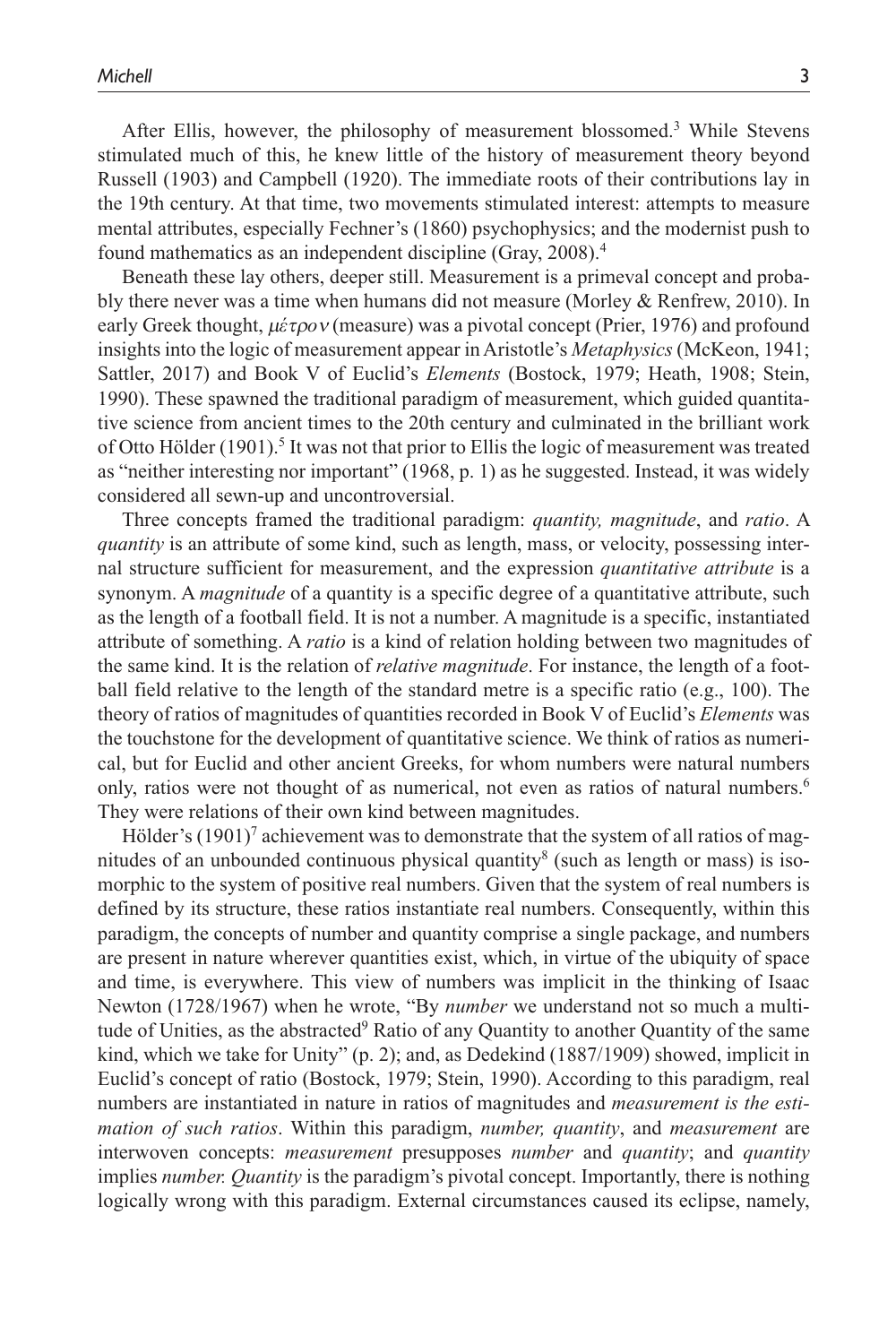disciplinary aspirations in mathematics and psychology. It was never eclipsed in phys $ics<sup>10</sup>$  because physicists were unmoved by these aspirations.<sup>11</sup>

If this was the settled paradigm at the beginning of the 20th century, the modernist movement in mathematics unsettled it, at least in the eyes of philosophers.<sup>12</sup> As Russell (1903) announced, "The separation between number and quantity is now complete" (p. 158). The earlier view was that mathematics *is* the science of quantity. Quantities are natural attributes (e.g., distance, time, and mass) and 19th-century mathematicians hoped to distinguish themselves from physicists by defining their subject matter independently from the contexts of its application. They sought definitions of number logically detached from the concept of quantity. Three major schools of thought about the nature of numbers developed early in the 20th century within the philosophy of mathematics: logicism (which held that the concept of number could be defined in purely logical terms), formalism (which saw number as completely defined within formal axiomatic systems), and intuitionism (which was based on Kant's idea that numbers are human intuitions).<sup>13</sup> During the 20th century, mathematics was increasingly understood as "the science of formal systems" (e.g., Curry, 1951, p. 56) and numbers were increasingly thought of as abstract entities (as existing independently of the spatiotemporal world).

This shift engendered a problem, namely, that of "the unreasonable effectiveness of mathematics in the natural sciences" (Wigner, 1960, p. 1). If numbers are not in the world, their effectiveness when applied to real-world situations appears unreasonable. No knowledge is applied more widely or effectively in the world than "other-worldly" (Hersh, 1997, p. 238) mathematics.

Russell's solution captured the 20th-century imagination:

Measurement of magnitudes is, in its most general sense, any method by which a unique and reciprocal correspondence is established between all or some of the magnitudes of a kind and all or some of the numbers, integral, rational, or real, as the case may be. (1903, p. 176)

This is the kernel of the *representational* paradigm of measurement, the idea that *measurement* is "the correlation, with numbers, of entities which are not numbers" (Russell, 1903, p. 158). Within this paradigm, measurement is seen as enabling *surrogative reasoning* (Swoyer, 1991). The theorems and valid argument forms of arithmetic are used to make inferences about nonnumerical entities by assigning numbers to them, performing valid arithmetic computations to arrive at numerical conclusions, and then, translating these numerical conclusions back into conclusions about the things to which numerical assignments were originally made. Surrogative reasoning depends upon structural similarity between the nonnumerical, real-world system represented and the otherworldly, numerical system representing it (Michell, 1986). The key to success is isomorphism between empirical and numerical systems.

Campbell's (1920) contribution was to describe how he thought this isomorphism was obtained in physics. Because psychological quantitative practices did not conform to his description, he concluded, "nothing but confusion and error can result from using 'measurement' in any but its accepted sense. I call nothing measurement that does not possess the distinctive features of the processes physicists accept as measurement" (Campbell, 1933, p. 589).<sup>14</sup> This was the state of play when Stevens joined the fray in the 1930s keen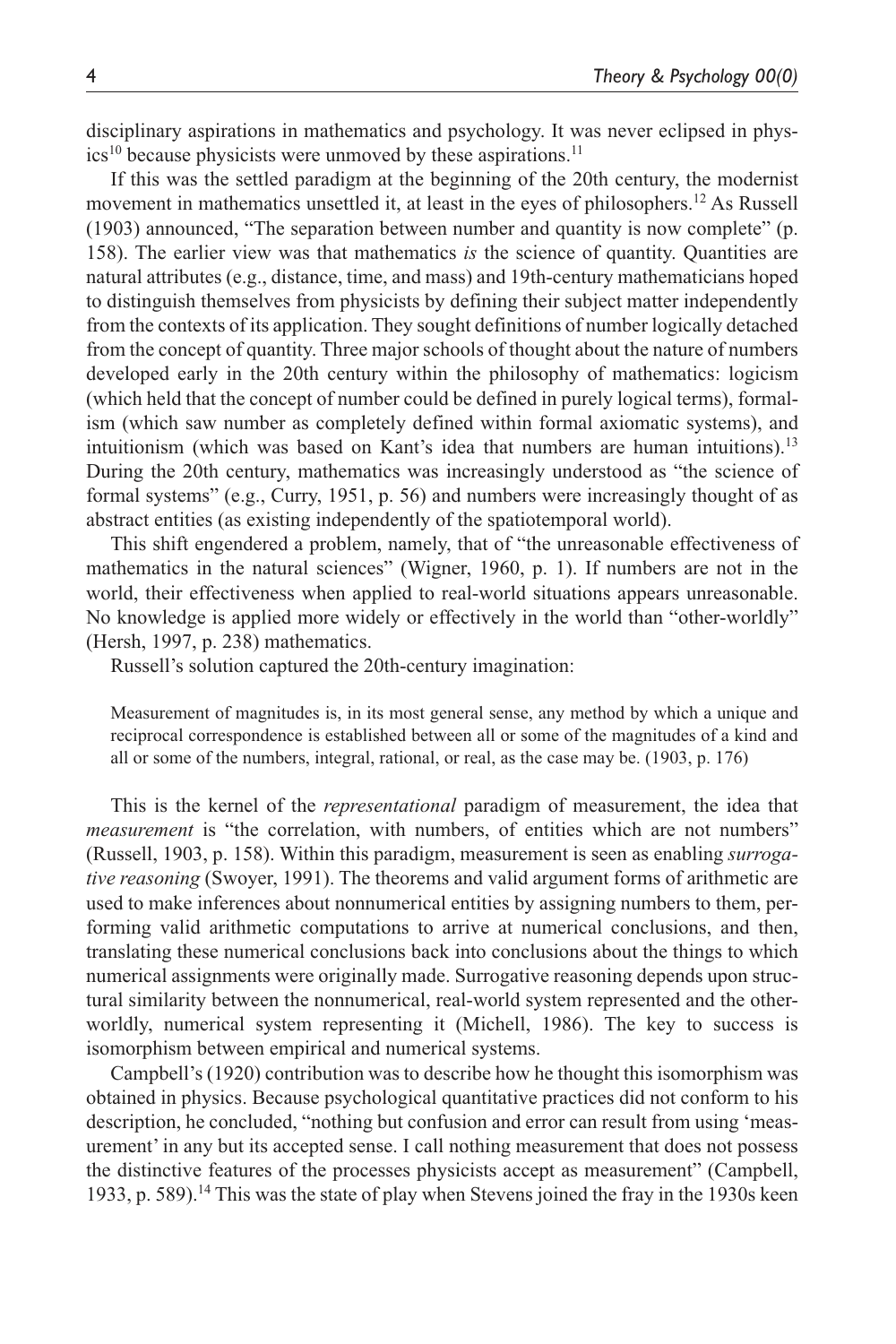to protect his field, psychophysics, from Campbell's ire. Campbell failed to grasp the full implications of Russell's letting of the representational cat out of the bag: Campbell wanted to endorse the representational approach while restricting the scope of measurement to the form it takes in physics. However, once measurement is defined in terms of numerical representation, the floodgates are opened to all forms of numerical representation, which potentially admits a wider class of empirical structures to that concept. Stevens grasped the full implications of Russell's position and, ever the opportunist, he seized the representationalist cat with both hands.

#### **Stevens**

Ask psychologists what measurement is and the answer will be "assignment of numerals to objects or events according to rule" (Stevens, 1946, p. 677) or some variant of this meme. Ask psychologists for examples and *nominal, ordinal, interval*, and *ratio* scales will be mentioned—these are also Stevens' terms. Fragmented as psychology is, it stands united behind Stevens' theory of measurement.

Theories of measurement purport to explain the position of measurement in science. In the 1940s, psychologists craved a theory meeting their aspirations and they felt besieged because some members of an expert committee investigating mental measurement (Ferguson et al., 1940), including Campbell, rejected its possibility. Stevens delivered his theory in the nick of time and the spirit of triumph pervading his announcement not only eased their minds; psychologists suddenly felt ahead of the game in understanding measurement.

And Stevens smuggled in a metaphysical dividend, blending operationism and logical positivism, both of which, despite disclaimers to the contrary,<sup>15</sup> are metaphysical doctrines.<sup>16</sup> He gave psychologists an apparently incontestable definition of measurement and a plausible rationale for it, which was actually metaphysics, masquerading as avantgarde, scientific philosophy. Psychologists welcomed their medicine, thinking it was an antiphilosophical prophylaxis; never dreaming it was metaphysical bromide.

The metaphysics began with Stevens' view of numbers. As he summarised this view later, it was,

For millennia the number system and the empirical operations of measurement were so closely linked that even the greatest thinkers did not discern the crucial difference between them. It now is generally agreed that the number system is a formal, syntactical system, defined by a set of arbitrary assumptions. (Stevens, 1967, p. 733)

By a "formal, syntactical system," Stevens meant one composed of symbols, possessing rules for combinations into "well-formed formulae," for transforming strings of symbols into others, and that exhibits a definite structure or form (but with unspecified material content). By "defined by a set of arbitrary assumptions," he meant that the axioms of the system could be altered and providing they remain syntactically well formed, still give rise to a consistent system. For Stevens (1951),

Measurement is possible in the first place only because there is a kind of isomorphism between (1) the empirical relations among objects and events and (2) the properties of the formal game in which numerals<sup>17</sup> are the pawns, and operators the moves. (pp.  $1-2$ )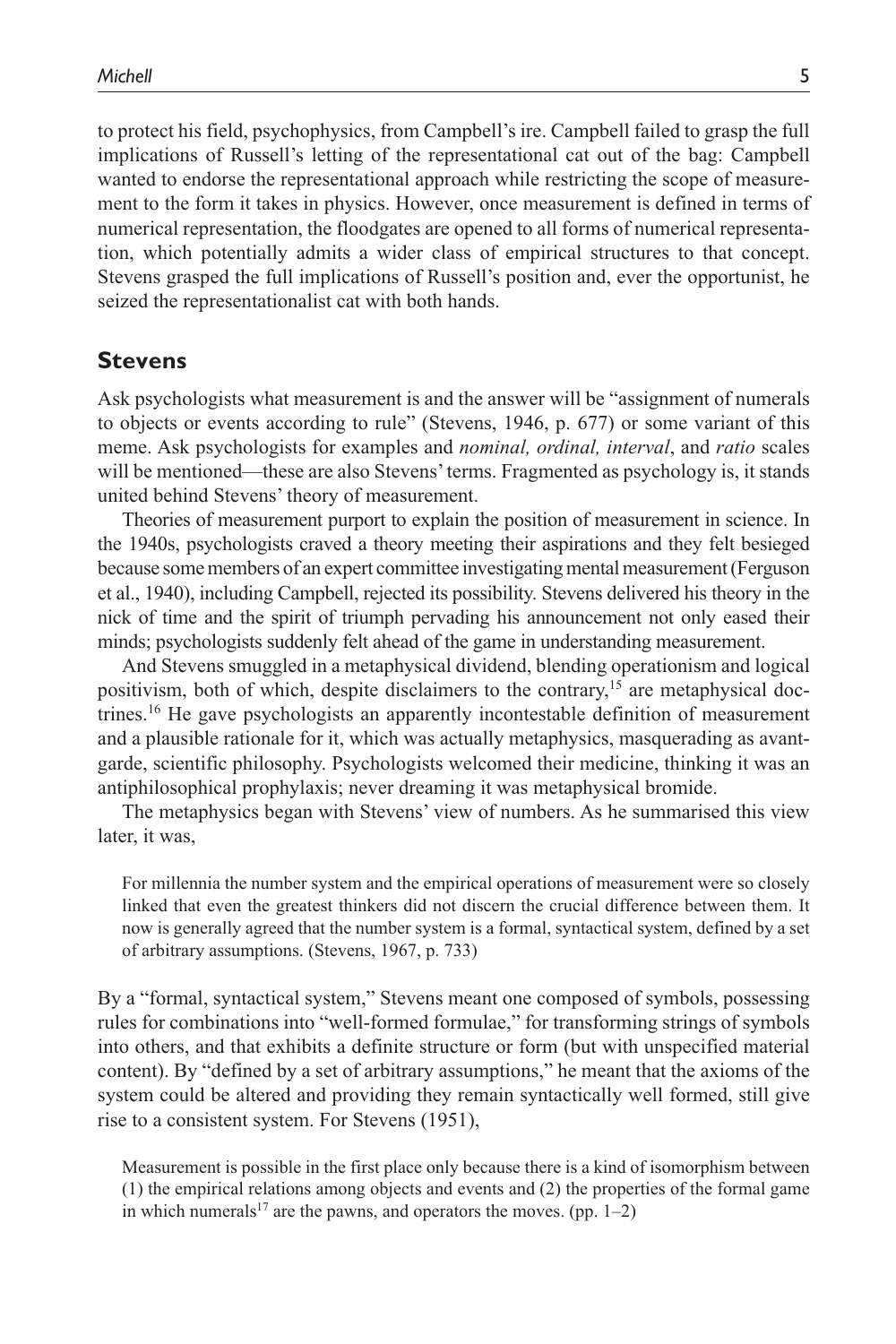In this schema, numbers are not present in the naturally occurring phenomena comprising the empirical context of measurement. They are conceived as elements in the "formal game" of mathematics. In Stevens' (1951) view, "mathematics is a human invention, like language, or like chess, and men not only play the game, they also make the rules" (p. 2). In other words, numbers are not part of the furniture of the universe and did not exist before humans "invented" them. He quoted with approval the mathematician E. T. Bell's assessment, "In the same way that a novelist invents characters, dialogues and situations of which he is both author and master, the mathematician devises at will the postulates upon which he bases his mathematical systems" (as cited in Stevens, 1951, p. 10). Just as Tom Sawyer and Sherlock Holmes are not real people, so numbers are not real, causally active things located in the natural world. This is a metaphysical thesis: it purports to answer the question of what numbers really are; an issue philosophers had long investigated (e.g., Bostock, 2009).

Stevens (1974) did not invent this view. His "own central problem throughout the 1930s was measurement" (p. 409) and being at Harvard when not only Bridgman<sup>18</sup> (who had first proposed operationism in 1927), but also Carnap (the leading logical positivist), were present afforded the opportunity to forge a solution from their philosophies. He participated in a "Science of Science" discussion group (Hardcastle, 2003), which included a host of philosophers, mathematicians, and scientists engaged in working out the implications of these new philosophies. Their spirit captured Stevens' imagination and his papers on measurement theory have the tone of one who has just come down from the mountain having communed with God.

He resolved his own central problem by concluding that measurement involves numerically representing relations between objects and these relations are defined by the operations performed on the relevant objects. As he put it:

Scales are possible in the first place only because there is a certain isomorphism between what we can do with the aspects of objects and the properties of the numerical series. In dealing with the aspects of objects we invoke empirical operations for determining equality (classifying), for rank-ordering, and for determining when differences and when ratios between the aspects of objects are equal. (Stevens, 1946, p. 677)

For operationists, concepts are defined by operations used to identify them. According to Stevens, if it is stipulated that relations, such as equality of ratios, equality of differences, order, or class membership are established by certain, prespecified operations, these relations are thereby operationally defined into existence.<sup>19</sup> As he put it in an earlier paper, considering classification, "the concept of that class is defined by the operations which determine inclusion within the class" (Stevens, 1939, p. 234). In fashioning his interpretation of operationism, Stevens (1935) rejected the idea of objective truth, asserting that science is a "social convention" (p. 327) and "from the social criterion of truth there is no appeal" (1936, p. 97). He was a relativist regarding truth long before relativism became popular in the 1970s.

Stevens' theory broadened the concept of measurement to cover classifications and orderings, and, so, appeared to qualify psychology for the ranks of quantitative science.<sup>20</sup> His nominal, ordinal, interval, and ratio scales covered most cases of numerical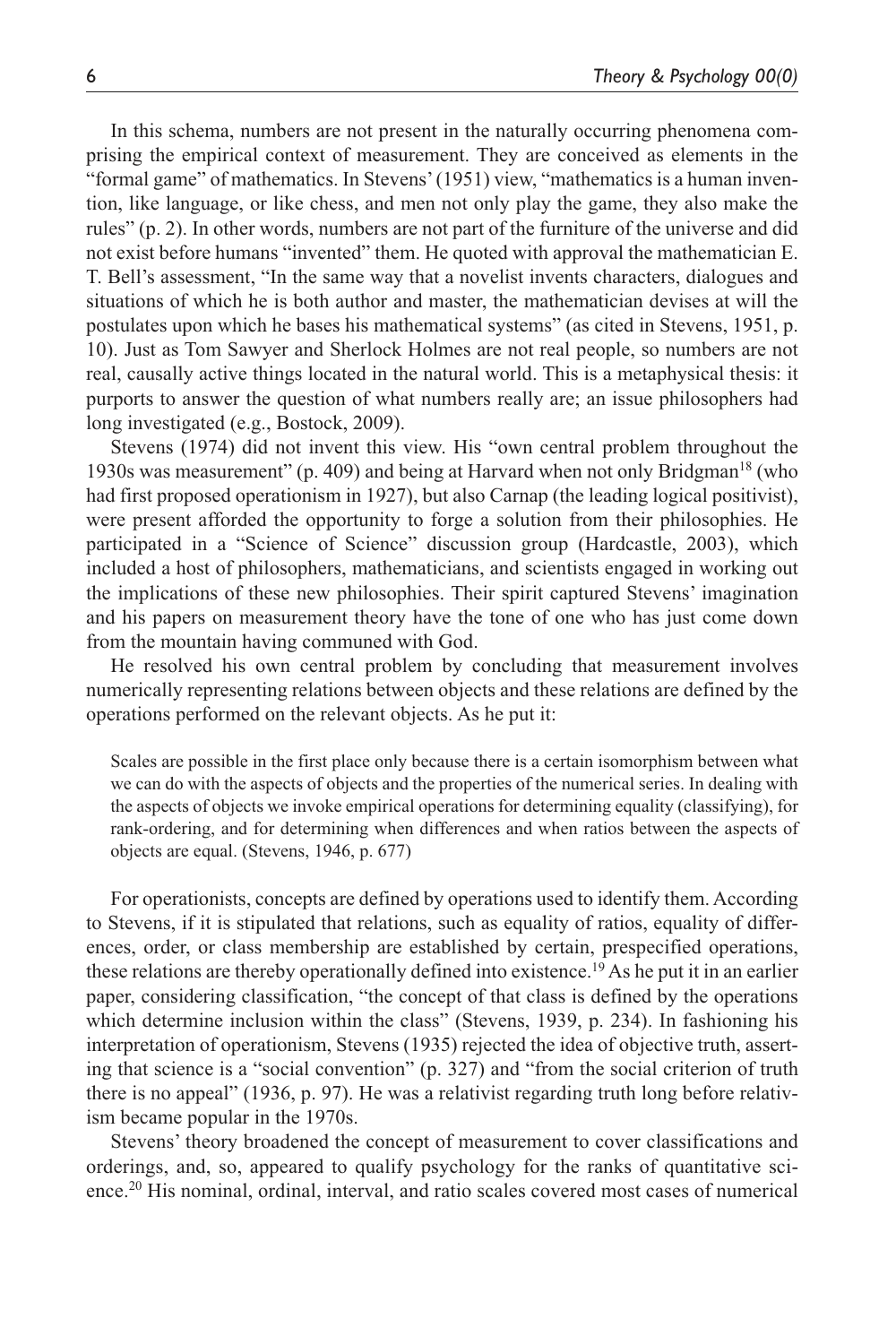representation and the traditional concept of measurement was repackaged as merely one form, namely, *ratio scaling*. Psychologists exploited Stevens' (1951) blind eye regarding the boundary between ordinal and interval scales, whereby he classified standardised testing as interval scale measurement simply because "the assumption of normality has the advocacy of a certain pragmatic usefulness in the measurement of many human traits" (1951, p. 28), which licensed psychologists to market their meretricious "metrics" as measurement and to ride "natural scientists' coattails onto the endless frontier" (Solovey, 2004) of advancing knowledge.

According to Edwin B. Newman (1974), his colleague at Harvard, Stevens' theory "has stood like the Decalogue . . . No single more recent statement has replaced it" (p. 137) and that assessment remains true for psychology. He wrote that in adopting Stevens' theory,

We are asserting thereby that there exists a significant isomorphism between the two, the mathematics on the one hand and empirical science on the other. Yet if they are isomorphic they are both instances of some common structure. This should tell us something. (Newman, 1974, p. 143)

Indeed, it does! However, that "something" is more sharply seen in the light of Suppes' version of representational theory.

#### **Suppes**

Ernest Nagel introduced Suppes to measurement theory<sup>21</sup> and to Hölder's paper.<sup>22</sup> Suppes' version of representational theory, $2<sup>3</sup>$  definitively expressed in the three volumes of *Foundations of Measurement*, in collaboration with the psychologists, Duncan Luce, Amos Tversky, and David Krantz (Krantz et al., 1971; Luce et al., 1990; Suppes et al., 1989), is the high water mark of the representational paradigm. Suppes advocated a set-theoretical approach to philosophy and employed it to great effect in measurement theory. Central to this approach is Tarski's (1954a, 1954b) concept of a relational system. A relational system is constituted by (a) its *domain*, which is a nonempty set of *elements* of some kind, (b) a finite assortment of *relations* holding between these elements, and (c) a series of *laws* (sometimes called *axioms*) taken to characterise these relations on those elements. Measurement, as construed in this paradigm, requires an empirical relational system, where the domain is "a set of identifiable entities" (Suppes & Zinnes, 1963, p. 7), the relations are said to be "qualitative" ones<sup>24</sup> holding between these, and the laws are empirical conditions that these relations are believed to conform to; and a numerical relational system, in which the domain is a set of numbers, the relations are numerical ones, and the laws are the familiar laws of arithmetic (or a subset of them). A measurement scale is an isomorphic mapping between these systems. The advantage of making their structure explicit set-theoretically is that it facilitates proof of the existence of mappings (what Suppes called *representation theorems*; e.g., Suppes & Zinnes, 1963, p. 4) and specification of the class of mapping functions, any member of which would equally well map the empirical system onto (or into) the same numerical system (what Suppes called the *uniqueness theorem*; e.g., Suppes & Zinnes, 1963, p. 8).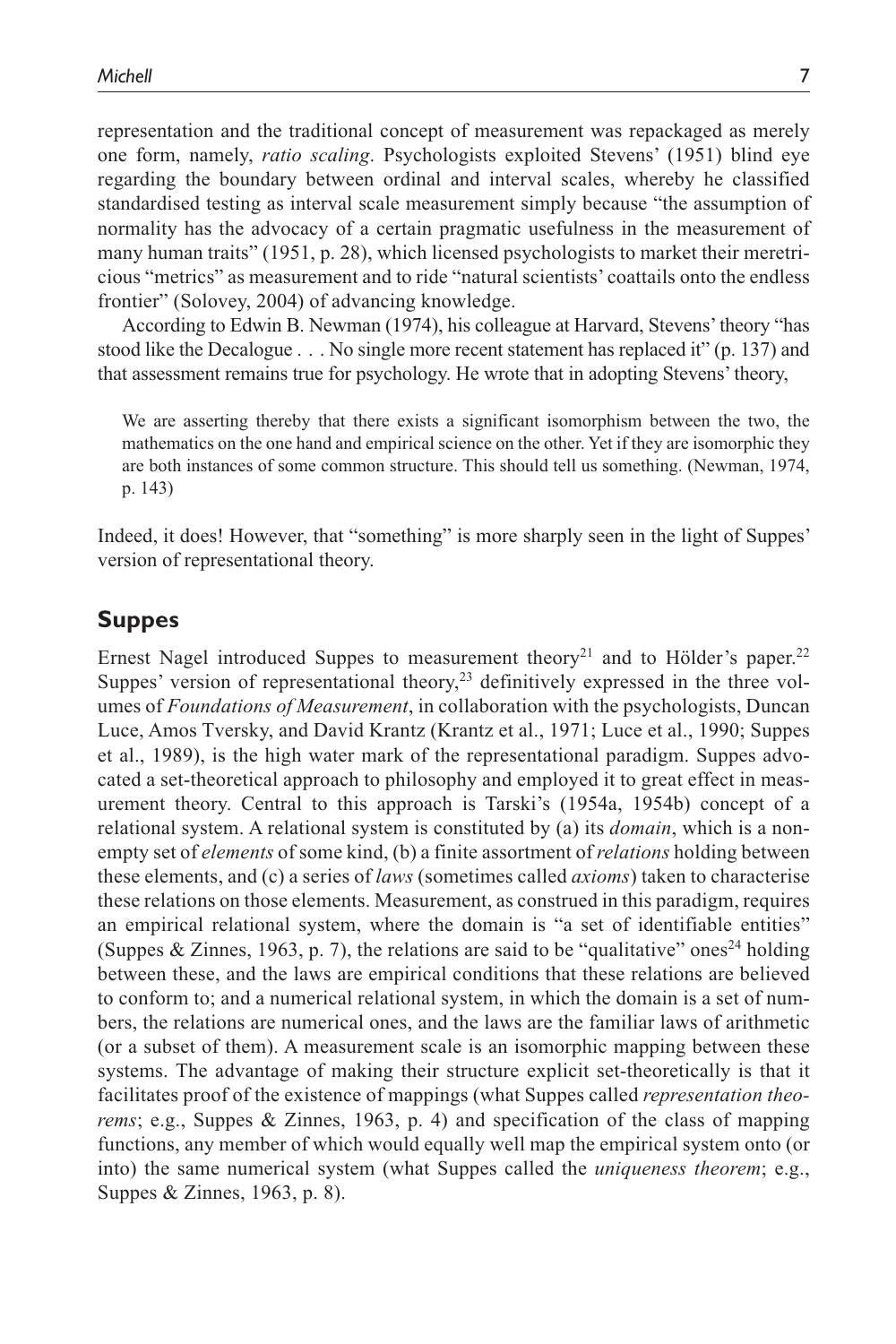Such a precise specification of the empirical relational system, however, inevitably raised questions about much of what is routinely considered measurement in psychology. Rarely is any attempt made to characterise the relevant empirical relational system and prove that it may be numerically represented and, thus, Suppes' style of presentation exposed Stevens' vagueness regarding the systems allegedly numerically represented in psychological measurement. One psychometrician, reviewing *Foundations of Measurement*, concluded,

The lack of empirical relations other than order in the behavioural sciences severely limits the scope of interpretation of numerical data. It would be a good thing in my opinion if we could restrain our use of terms such as "measurement" and "instrument" in the context of fields such as mental testing in deference to this fact. (Ramsay, 1991, p. 357)

Even this apparently draconian recommendation does not go far enough because, generally, psychologists fail to establish the existence of order relations within the relevant empirical context. Suppes' theory exposed gaping holes in psychologists' thinking about their measurement practices. Representational theory only appeared to work for psychologists because of defects in Stevens' presentation. For his part, Stevens (1968), defending against Suppes' rigor, attempted to marginalise it by suggesting, "measurement models sometimes drift off into the vacuum of abstraction" (p. 854), forgetting that abstraction is a necessary step in any intellectual work, science included.

Another attempt to marginalise Suppes' theory is the widespread misunderstanding that the laws characterising empirical relational systems apply only to "error-free data" (e.g., Borsboom, 2005, p. 89; Boumans, 2016, p. 305). This overlooks that data, being fallible, are never exactly as scientific laws predict in any area. Suppes' theory is really one of measurability (Baccelli, in press; Michell, 2014, p. 115), intended to describe empirical structures necessary and sufficient for measurement. An empirical relational system is not an unvarnished description of data but, rather, is posited, theoretically, as an objective, independently existing structure able to be numerically represented. To think that theories must predict data without residue is a positivist conceit still prevalent in psychology. Data are used to assess the truth of laws hypothesised to characterise empirical systems and because data are fallible, there is always give-and-take and hitand-miss in judgements made about this. This is the position of *Foundations of Measurement* (see Krantz et al., 1971, p. 13; Luce et al., 1990, section 21.8).

However, once it is admitted that laws hypothesised to characterise empirical relational systems are theories about the relevant phenomena, not unvarnished descriptions of data, it makes sense to reinterpret the domains of such systems as classes of attributes (e.g., all possible lengths for the case of length measurement). In the first instance, measurement is of attributes and only concerns objects because attributes only occur as attributes of objects. Brent Mundy (1994) argued that what is numerically represented is "not necessarily a directly implementable *empirical* process" (p. 64) involving objects. If anything is represented, it is attributes. To take length as an example: it is specific lengths and relationships between them that are represented in measurement according to representational theory; not objects, such as rigid, straight rods and physical operations upon such objects. The attribute, length, is a relational system, the domain of which is the set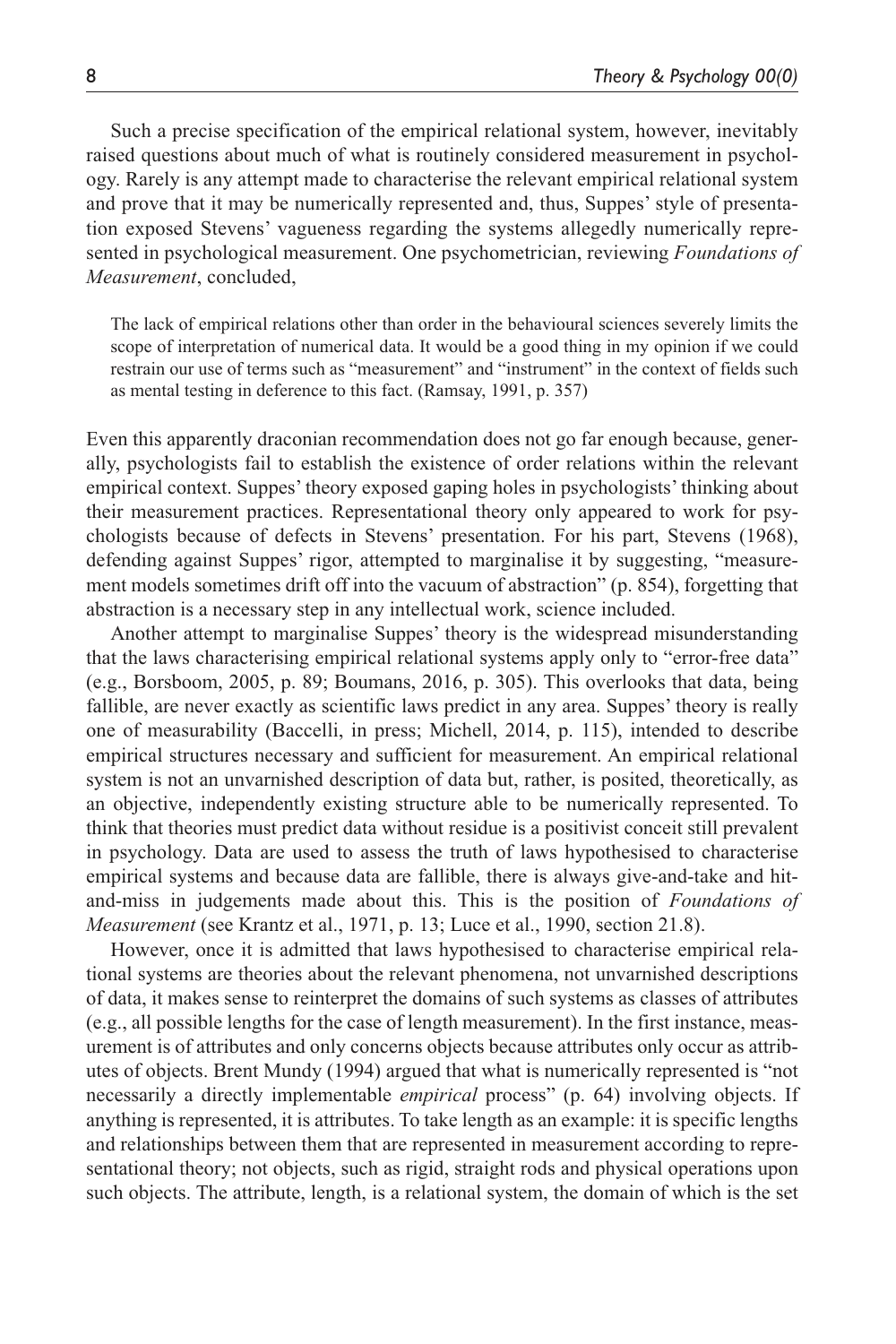of all possible magnitudes of length (understood as linear extensions in space). It is characterised by a greater-than relation (which is transitive, asymmetric, and connected) and is additive (where the relation of additivity is associative, commutative, etc.). The distinction between objects and attributes is important because attributes are more general than objects and a relational system composed of a set of objects may not capture every possible magnitude of the relevant attribute and, so, any proposed numerical representation of the objects in the set will leave magnitudes not instantiated in those objects unmeasured. Suppes always thought of empirical structures numerically represented as being composed of finite sets of objects, but no finite set of objects ever instantiates all possible magnitudes (all possible lengths, for example). Hence, a general account of the measurement of length, for example, must go beyond objects and consider attributes.<sup>25</sup> So, more satisfactory versions of representational theory, such as those of Mundy (1987, 1994) and Chris Swoyer (1987) shift focus to the structure of attributes.<sup>26</sup> This, however, immediately redirects attention back to Hölder's axioms for quantitative structure, for these are conditions hypothesised to hold for the attributes measured in physics.

Hölder gave a more adequate account than Mundy and Swoyer, both of whom balked at the prospect of including the axiom of continuity.<sup>27</sup> Continuity<sup>28</sup> is not an idealisation introduced into the specification of quantitative attributes to enable application of the differential calculus, as Pap (1959) suggested. The axiom of continuity means that no possible magnitudes of the relevant attribute are excluded a priori from the domain of the attribute and therefore from the range of measurement. To introduce a restriction on the set of magnitudes would add to the complexity of the structure of quantitative attributes. The axiom of continuity universally generalises (i.e., ensures that all possible magnitudes are included) and, so, completes membership of the domain of the attribute.

Suppes' theory improved on Stevens' by exposing the structure of the empirical relational system supposedly represented numerically in measurement. Mundy and Swoyer improved on Suppes' theory by reconceptualising the domain of the empirical relational system to be of attributes rather than objects. But, Hölder had already completed that picture. If Hölder is thought of as a representational theorist, which Suppes was inclined to do, measurement involves proposing a theory regarding the relevant attribute, namely, that it possesses the structure of an unbounded continuous quantity. If it does possess this structure, it is isomorphic to the system of positive real numbers. Up to this point, this understanding of representational theory is faithful to the character of quantitative science. But just when all bases seem covered, representational theory self-destructs.

#### **The fallacy of representational measurement**

According to representational theory, measurement is possible only because the empirical system represented and the numerical system representing it, possess the same *mathematical* structure. This is the basis of the theory, necessary to sustain surrogative reasoning. However, if the empirical and numerical systems have the same mathematical structure, it follows that mathematical structure is present in empirical systems. This implication is not controversial and representational theorists have noted it: for example, Nagel (1931) wrote, "if mathematics is applicable to the natural world, the formal properties of the symbolic operations of mathematics must also be predicable of many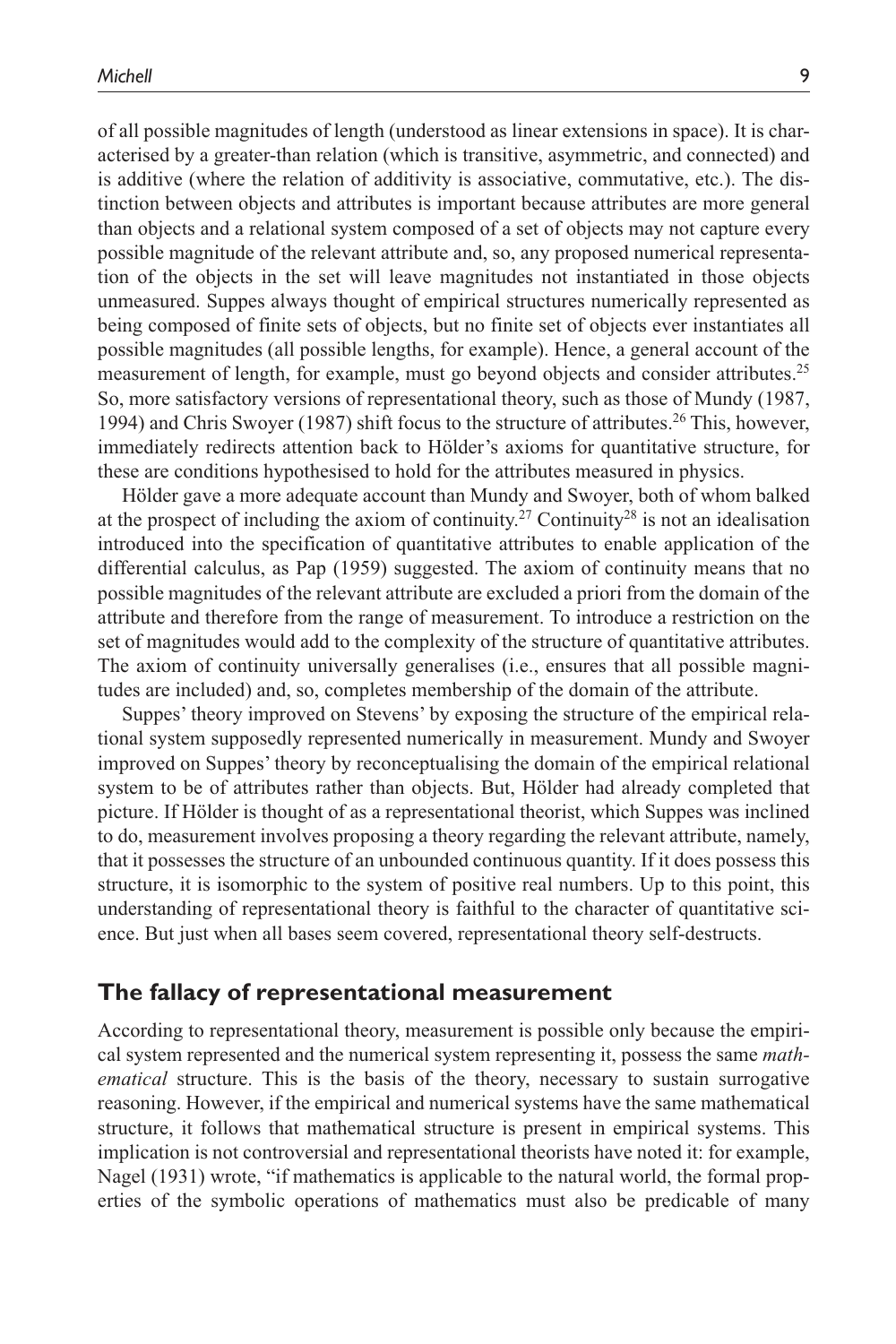segments of the world" (p. 314); Swoyer (1991) put it more clearly: "I believe that the best explanation why a mathematical theory applies to the concrete phenomena it does is that it has many of the same structural features as those phenomena" (p. 451); and Narens and Luce (1990) put it clearest of all: "*In many empirical situations considered in science . . . there is a good deal of mathematical structure* already present *in the empirical situation. Measurement produces numerical correlates of that structure*" (p. 133).

However, this implication is the thin end of the realist wedge: if mathematical structure is present in empirical situations, there is no ontological divide between mathematical structure and empirical situations. This consequence applies with equal force to both Stevens and Suppes, and not only to the more sophisticated versions of the representational theory of Swoyer, Mundy, and Hölder (interpreted as a representational theorist) because, as we have seen, Stevens and Suppes argue that measurement depends upon isomorphisms between empirical and numerical structures as much as these other theorists do. Isomorphism means literally "having the same form as" and if the form of an empirical structure is the same as that of a numerical structure and the form of that numerical structure is mathematical (as it must be), it follows with the iron logic of the syllogism that the form of the relevant empirical structure is also mathematical. Contradicting its foundational presupposition (viz., that mathematical structures are not present in the empirical context of measurement), representational theory entails that the empirical structures numerically represented in measurement possess mathematical form. That is, mathematical structure is present in empirical situations. Might not numbers have the same real presence?

Consider real numbers: "The real numbers form a complete ordered field" and "Any two complete ordered fields are isomorphic" (Birkhoff & MacLane, 1965, pp. 86, 92). This means, "Every such system can be related by a one-to-one, similar and isomorphic correspondence to the system of real numbers. Hence, there is essentially only one such system" (Waismann, 1951, p. 210). Thus, wherever there is a complete ordered field, there are real numbers. If our physical theories are correct and unbounded continuous quantities exist in nature, instantiated in, for example, distance (i.e., space) and time, real numbers, as ratios of magnitudes of such quantities, not only exist in the real world, they infuse it utterly. Most importantly in the present context, when we measure, we do not assign numbers to represent ratios; rather, we estimate real numbers already present as ratios. The representational theory, itself, entails that the logic of measurement is instantiation, not representation as it asserts.

Hölder's (1901) axioms capture the structure of the kinds of attributes appearing in the theories of physics.<sup>29</sup> Hölder proved that structures of that kind instantiate the positive real numbers. That which has the structure of the real numbers instantiates real numbers, for they are defined by their structure. Representational measurement theory is based upon these presuppositions: (a) numbers are not intrinsic to the structures numerically represented and (b) measurement requires isomorphisms between the system of numbers and the empirical systems represented. But if physical quantities possess the structure Hölder described, numbers are intrinsic to them. The presuppositions of representational measurement theory are contradictories. Thus, representational theory refutes itself.

In proposing his axioms of quantity, Hölder's (1901) concern was to demonstrate how our experience of real numbers emerges from our experience of quantitative attributes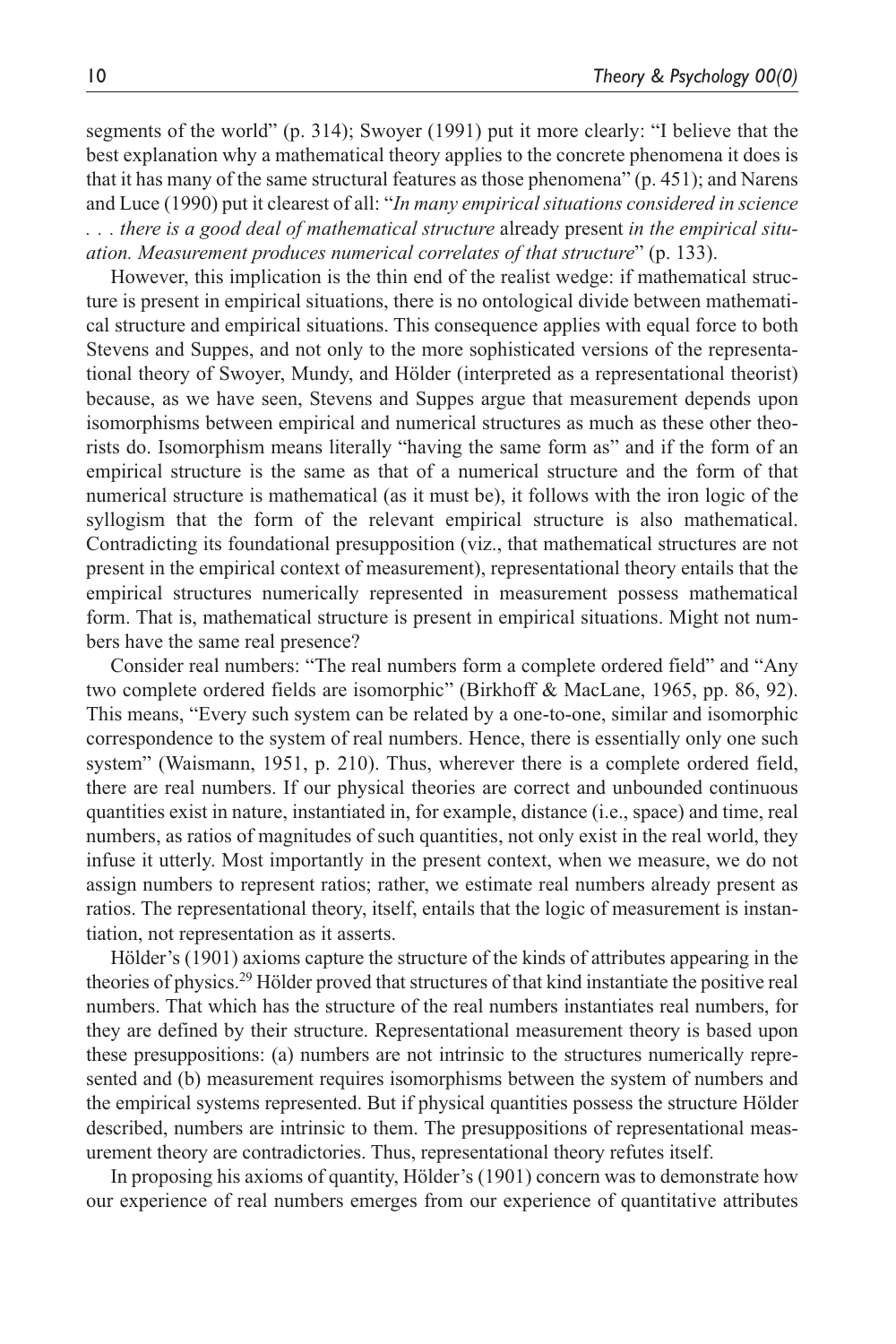(Cantù, 2013; Radu, 2003). His aim was to establish an epistemological thesis. However, he also demonstrated an ontological one, namely, the system of real numbers is intrinsic to the spatiotemporal world. This was the view also argued for by Frege (1903) and Whitehead (Whitehead & Russell, 1913). James Franklin (2014) calls it *Aristotelian realism* and provides an extensive defence of the position that mathematics is the science of structure with many of the structures investigated by mathematicians, including number systems, being instantiated in the world around us.

How could Suppes miss this apparently obvious flaw in representational theory? It is not obvious to anyone already committed to the conventional view that numbers are abstract entities, because to such a person numbers seem to be entities in their own right. David Bostock (2009) observed:

The numbers, whether natural or rational or real or complex, exemplify certain kinds of structures, and from the point of view of pure arithmetic they do not seem to have any other properties than those that the structure assigns them. (pp. 306–307)

However, during the 20th century, philosophers of mathematics saw them as possessing surplus content: Russell (1903) defined numbers as classes; the formalists, as uninterpreted symbols in a formal, axiomatic system; and the intuitionists, as mental constructions. By the mid-20th century, the consensus was that numbers are sets, which came about because, as Suppes (1972) once remarked, "It is, it seems to me, one of the great intellectual surprises about the structure of mathematics that all of the standard mathematical notions can be reduced by explicit definition just to the simple concept of set membership" (p. 12). Suppes (1960, p. 129) favoured von Neumann's (1923) construction of the natural numbers from the empty set, where  $I = \{0\}$ ,  $2 = \{0, \{0\}\}$ ,  $3 = \{0, \{0\}$ , *{0, {0}}}* and so on ("*0*" symbolising the empty set). This process of construction was extended to include the real numbers: integers were seen as ordered pairs of natural numbers; rational numbers, as ordered pairs of integers; and real numbers, infinite sets of rational numbers. These constructions were thought to guarantee the "existence" of numbers as abstract entities. They were seen as independent entities capable of standing in relation to empirical structures and while, in the case of real numbers, they were seen to possess the structure of a complete ordered field, it was thought that there was more to them than that structure alone.

However, Suppes (2012) recently expressed reservations about this view:

We have the structure of the natural numbers; we have them satisfied by many different kinds of entities; there isn't any magic answer "what really is the number 2 as a separate independent something or other in the universe of abstract things?" That's not an important question. It's like letting go of some mistaken theological view, like the number of angels that can sit on the end of a pin. (24:00–24:38)

Indeed, it would seem that the project of trying to specify the supposedly surplus content of numbers was destined to grind to a standstill.<sup>30</sup> If, as Bostock said, "from the point of view of pure arithmetic they do not seem to have any other properties than those that the structure assigns them" (2009, p. 307), there is no rational basis for choosing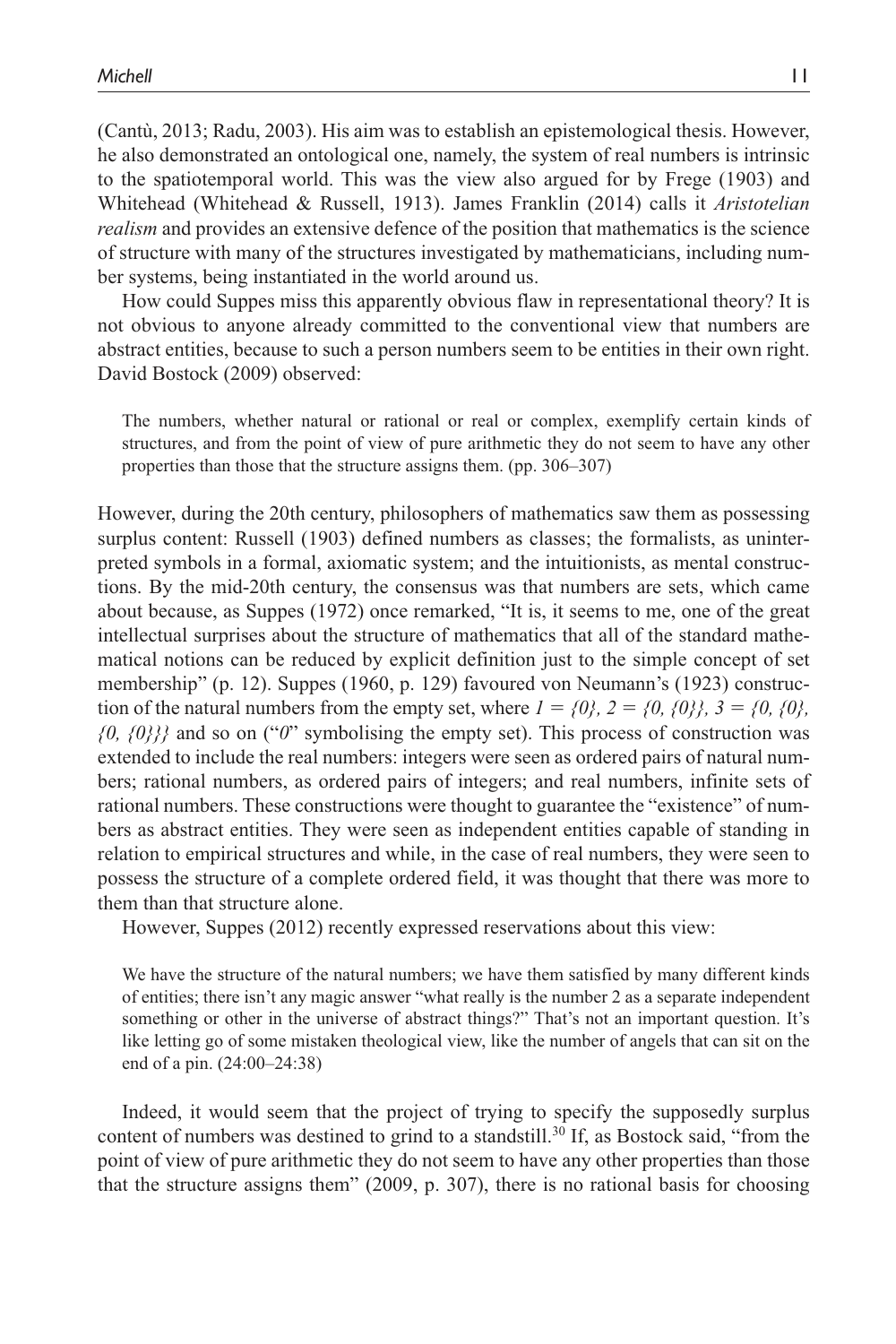between the various alternatives offered, only extraneous bases. The important thing is the structure of the system of numbers. In the above quotation, Suppes was giving free rein to his "Aristotelian instincts for the central place of form" (Suppes, 2009, p. 161). Earlier, he had noted, "what Aristotle meant by form was structure" (Suppes, 2012, 18:23–18:26), but he did not follow these instincts to where they inevitably lead, namely, to the consequences that numbers are structures per se and the logic of numerical application is instantiation, not representation.

# **Aristotelian instincts**

Thus far, I have argued top-down that numbers are located in the world, reasoning from the structure of the number system and the structure of quantitative attributes, but numbers can also be found bottom-up, by reflecting upon contexts in which we directly experience them. Aristotle said, "a number, whatever number it is, is always a number of certain things" (as cited in McKeon, 1941, p. 923). He was noting that natural numbers occur only in contexts of things. He noted further, "number is a plurality of *units*" (as cited in McKeon, 1941, p. 837), which means when we identify specific numbers, we do so by observing a relation between, on the one hand, a plurality (say, books on my desk) and, on the other hand, the relevant unit (say, *being 1 book*). The *number*, as something general, is the relation of relative magnitude (i.e., the *ratio*) between these. A specific natural number, say 10, is not an object; it is a relation between magnitudes (Michell, 1994). It is present wherever there are 10 things of a kind, for in that situation, the relation between the two magnitudes, being 10 things (of the relevant kind) and the unit, being 1 thing (of that kind) is present. The fact that we experience this relation does not mean that, at the same time, we register the fact of its being a relation.

Numbers are part of the form of situations, not their matter. To this extent, the formalists were correct, but they went astray in thinking of a formal system as a symbolic structure. Formal languages in mathematics are theories (about numbers or sets or other relational structure). Numbers do not emerge from formal languages in mathematics any more than physical phenomena emerge from physical theories. To think so is to adopt a version of philosophical idealism, a position at odds with the empirical realism implicit in science.<sup>31</sup> Jonathan Lear (1982) summarised: "For Aristotle, mathematics is true, not in virtue of the existence of separated mathematical objects to which its terms refer, but because it accurately describes the structural properties and relations which actual physical objects do have" (p. 191).

Because the ancient Greek concept of number encompassed only the natural numbers, Aristotle did not see ratios of magnitudes as numbers. However, real numbers are also relations, as Hölder (1901) showed, namely, they are ratios between magnitudes of unbounded continuous quantitative attributes. If Smith stands 2 metres tall, the ratio of his height to the height of the standard metre is the real number 2 and since these heights are spatiotemporally located instances of the attribute length, any relation holding between them will likewise be located. There are no mysteries here, no abstract entities, nothing otherworldly. When we measure, we estimate real numbers; we do not conjure them from the realm of abstract entities and assign them to the attributes we measure, for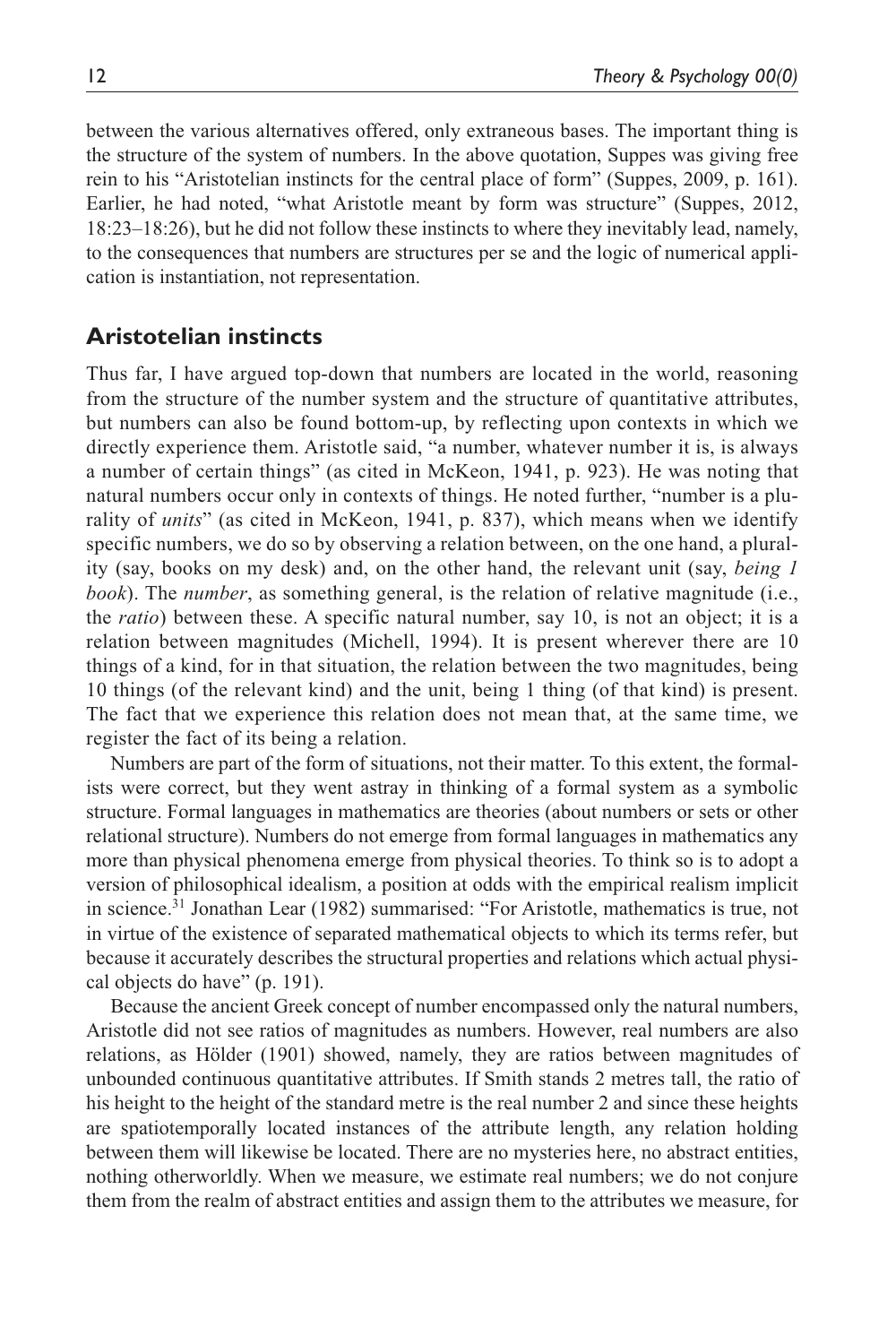numbers are already there in the midst of those empirical situations. Measurement is our attempt to know them where they are.

Consider again Suppes' claim that ancient Egyptians "could not think of  $2 + 3$ , but only of 2 bushels of wheat plus 3 bushels of wheat" (Suppes & Zinnes, 1963, p. 4). What is involved in seeing 2 bushels of wheat as *2 bushels of wheat*? To be able to discern 2 bushels of wheat from whatever else is in one's visual field, one must know what kind of thing a single bushel of wheat is. Then, to recognise that there are two of these present one must cognise that each of them is a thing of that kind, and that this bushel here with that bushel there is 2 bushels. It requires seeing a relation between the plurality of bushels and a single bushel of wheat and this relation is just what the number two is. To think of 2 bushels of wheat involves thinking of 2; to think of 3 bushels of wheat likewise involves thinking of 3; and, so, to think of 2 bushels of wheat plus 3 bushels of wheat is to think of  $2 + 3$ . Suppes misrepresented the ancient Egyptians: neither they, nor anyone else for that matter, has ever thought of 2 bushels of wheat plus 3 bushels of wheat without thinking of  $2 + 3$  because that would be a cognitive impossibility, like, say, trying to think of a blue shirt without thinking of blue.

None of this is to say that the ancient Egyptians realised that in thinking of 2 bushels of wheat they also thought of 2. While we cognise relations constantly, awareness of the fact that we cognise *relations* and not only *properties* and *objects* can be difficult and to understand *relations*, as distinct from *objects* and *properties*, even more so. Aristotle said relations are "least of all things a kind of entity or substance" (as cited in McKeon, 1941, p. 914) and for centuries philosophers tended to neglect them. "It is not until the late nineteenth century with C. S. Peirce, William James, and Bertrand Russell that relations begin (no more than begin) to come into focus" (Armstrong, 1989, p. 29). Thus, when asked what the number 2 is, the average person will not readily volunteer "a relation between a plurality and a unit." Such a person would probably agree with Graham Flegg (1983) that "we can be aware of this number in at least four different ways—as a numeral, as a number-word, as a concept in our minds, and as a property possessed by every collection of two objects" (p. 3). But numerals such as "2" and number-words such as "two" are not numbers (despite common parlance) any more than the expression *filet mignon* is an actual filet mignon: "2" and "two" are symbols for or names of the number 2. And a person's concept of two (as a mental construction) is no more the actual number 2 than my *concept of filet mignon* is an actual, edible filet mignon. It is only with the "property possessed by every collection of two objects" (Flegg, 1983, p. 3) that we come tantalisingly close to the real thing, which still eludes us. Every collection of *two* objects is a collection of *one* pair; hence, numbers are not *properties* of collections, for the same thing cannot be both 1 and 2 at the same time.<sup>32</sup> It is only *in relation to* a definite unit that the number of a collection is uniquely fixed. That is, while superficially it may look like a property, a plurality's being two in number is really a relation between it and a unit.

Once the hurdle of recognising relations as features of real situations is surmounted, numbers can be accepted as features of such situations and any view of them as nonnatural entities can be rejected. Recognising that numbers are relations present in the world does not detract from the idea that mathematicians investigate a distinctive subject matter: mathematics is the science of structure (quantitative structure being simply one variety). Since structure is ubiquitous, mathematics is not confined to any one kind of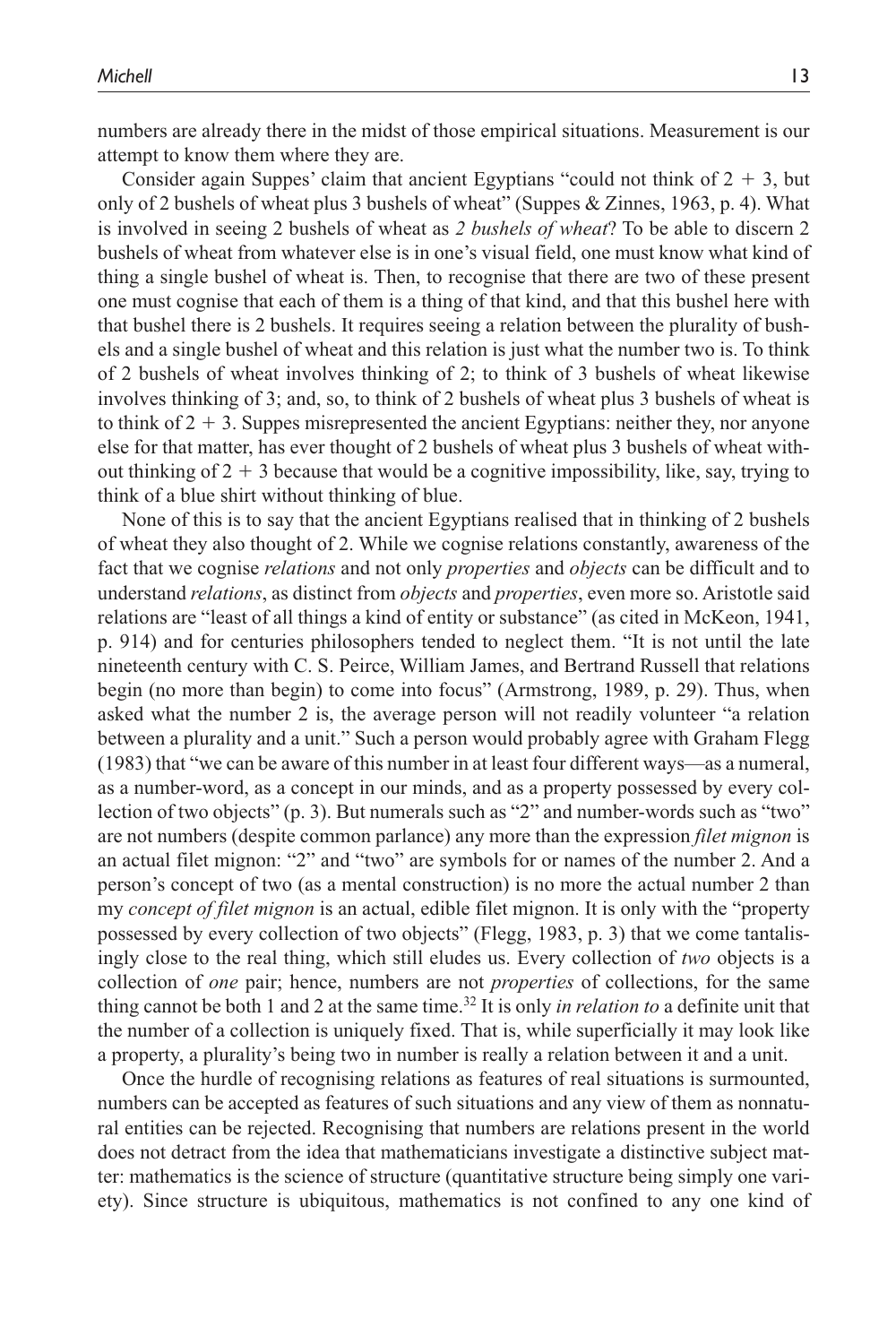application (say, its application in physics), but is applicable to all sciences.<sup>33</sup> In terms of the distinction made at the outset, this conclusion implies that the logic of measurement is not representation; it is instantiation.

What would the consequences be for psychological measurement if psychologists rejected the representational view of measurement and returned to the naturalistic, realist view? A naturalistic, realist account of measurement is given in a number of places, for example, Michell (1994, 2003, 2005). Adopting it would entail that anyone aspiring to measure psychological attributes would need to consider evidence that the relevant attributes actually possess quantitative structure, since real numbers are instantiated in psychological attributes only if those attributes possess quantitative structure. If evidence of quantitative structure is lacking, claiming to measure is scientifically premature at best and false at worst. As this is a matter that I have dealt with at length elsewhere, beginning with Michell (1990) and up to Michell (2019), I will not elaborate further upon the matter here, except to point out that much that is routinely called "psychological measurement" might not be measurement at all. It could mean that psychologists need to consider the possibility that at least some of the attributes they aspire to measure possess a nonquantitative structure and are therefore not measurable. This does not mean that such attributes cannot be investigated scientifically, only that they cannot be measured. On the positive side, however, where it can be shown that psychological attributes possess quantitative structure, it would allow psychology to reattach itself to the rich traditions of quantitative science characterising the physical sciences and to claim to be able to measure in the same sense of that term as used in physics, which has been, since Galton and Fechner, an enduring aspiration of many who have sought to investigate psychological phenomena. However, experience teaches us that, in general, psychologists have no appetite to proceed down the scientific path of considering evidence for quantitative structure.

This is because representational measurement theory misrepresents measurement in ways that appear to protect psychology's disciplinary aspirations without the need to accrue evidence of quantitative structure. That is why it endures. Representational theory was not an inconsequential 20th-century metaphysical detour simply sidetracking psychology for 70 years to no other effect. Its consequences are significant and on present indications, irreversible. The reception (or lack of it) of Suppes' version within psychology was a litmus test, showing that psychologists do not abandon confused methodological conceptions for more rigorous ones when the pay-off is potentially detrimental to the self-serving image they want to project, whatever the scientific merits of the more rigorous alternative.<sup>34</sup> Thus, we can anticipate that Stevens' legacies will linger for the long term. These include the use of "measurement" to refer to nothing more than numerical data (e.g., frequencies, codings, etc.); claims to measure attributes without even bothering to look for hard evidence of quantitative structure; the entrenched practice of misrepresenting numerical coding as nominal or ordinal scales of measurement; and the conviction that interval scales are a distinct type of measurement when they are simply measures (in the traditional sense) of quantitative differences. These confusions are consequential because they serve psychology's enduring fantasy of being a quantitative science.

When the scientific methods of experiment and measurement became the defining methods the new psychology of the late 19th century aspired to, psychologists distanced themselves from the "armchair" methods of the older mental philosophy and shunned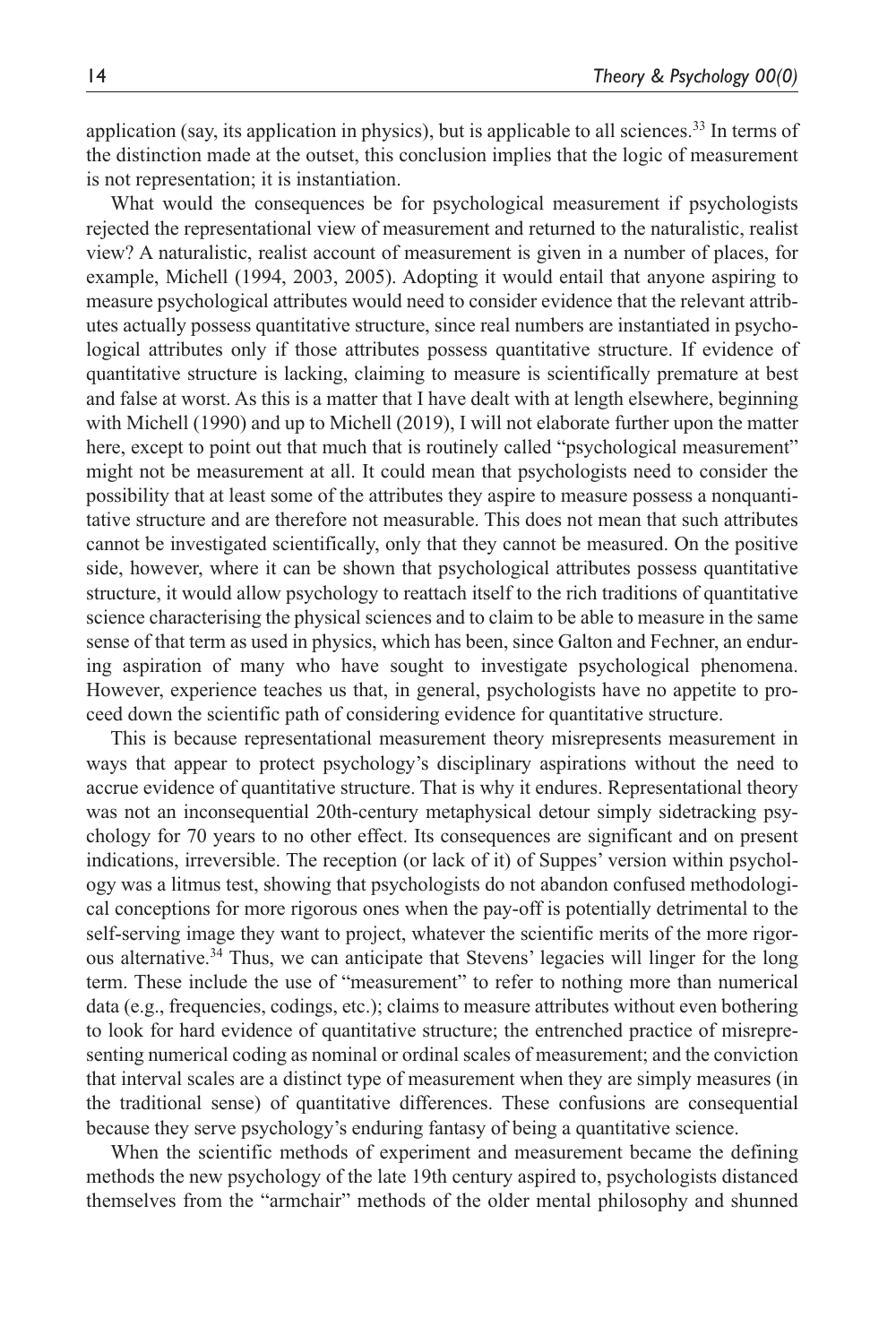conceptual analysis, which left them vulnerable to confused metaphysical ideas, especially when these were packaged as "science," not philosophy. However, this historical episode shows that inquiring into the mind's ways of working requires the investigator to be "at once scientific and philosophic" (Anderson, 1962, p. 183), and in this context, being philosophic means finding a metaphysics grounded in this world (i.e., in situations located in space and time)<sup>35</sup> and not one given to the excesses of philosophical idealism, like abstract entities.

#### **Acknowledgements**

This paper is based on a lecture given at the University of Minnesota, Minneapolis, USA, December 13, 2018. My thanks to Niels Waller and Leslie Yonce.

#### **Funding**

The author received no financial support for the research, authorship, and/or publication of this article.

## **ORCID iD**

Joel Michell https://orcid.org/0000-0003-4244-7129

#### **Notes**

- 1. The number of angels that can "dance on a needle's point" is said to have preoccupied scholastic metaphysicians and, since the 17th century, has been employed as a metaphor for any vacuous topic or, as the pun was first intended, any "needless point" (Harrison, 2016) despite the fact that this issue appears not to have been discussed at all in medieval times, although Aquinas is reported to have asked, "whether a multiplicity of angels can co-exist in the same place?" (Ross, 1985, p. 496).
- 2. It is, of course, the same position adopted in all of my writings on measurement, from Michell (1990) onwards.
- 3. See Tal (2017) for a review.
- 4. Readers interested in how the concept of number was treated in debates over the foundations of mathematics during the late 19th and early 20th centuries should consult Grattan-Guinness (2000) and Gray (2008), both of whom give detailed histories.
- 5. For an English translation see Michell and Ernst (1996, 1997).
- 6. "Incommensurable magnitudes do not have to one another a ratio which a number has to a number" (Euclid, *Elements*, Book X, Proposition 7).
- 7. Otto Ludwig Hölder (1859–1937) was professor of mathematics at the University of Leipzig when he published this paper.
- 8. Hölder's axioms define an *unbounded continuous quantity* because that was the structure then presumed in quantitative physical theories (Cantù, 2013).
- 9. Note that Newton says, "abstracted" not "abstract" that is, he did not see numbers as abstract entities, only as ratios between quantities considered independently of extraneous matters.
- 10. Campbell (1920) appears to be an exception, but in writing that book he donned his philosopher's cap.
- 11. For example, Wildhack's recent statement, "Any measured quantity may thus be expressed by a number (the magnitude ratio) and the name of the unit" (2005, p. 483) aligns closely with Clifford's (1882) in the 19th century: "Every quantity is measured by the ratio which it bears to some fixed quantity, called the unit" (p. 525).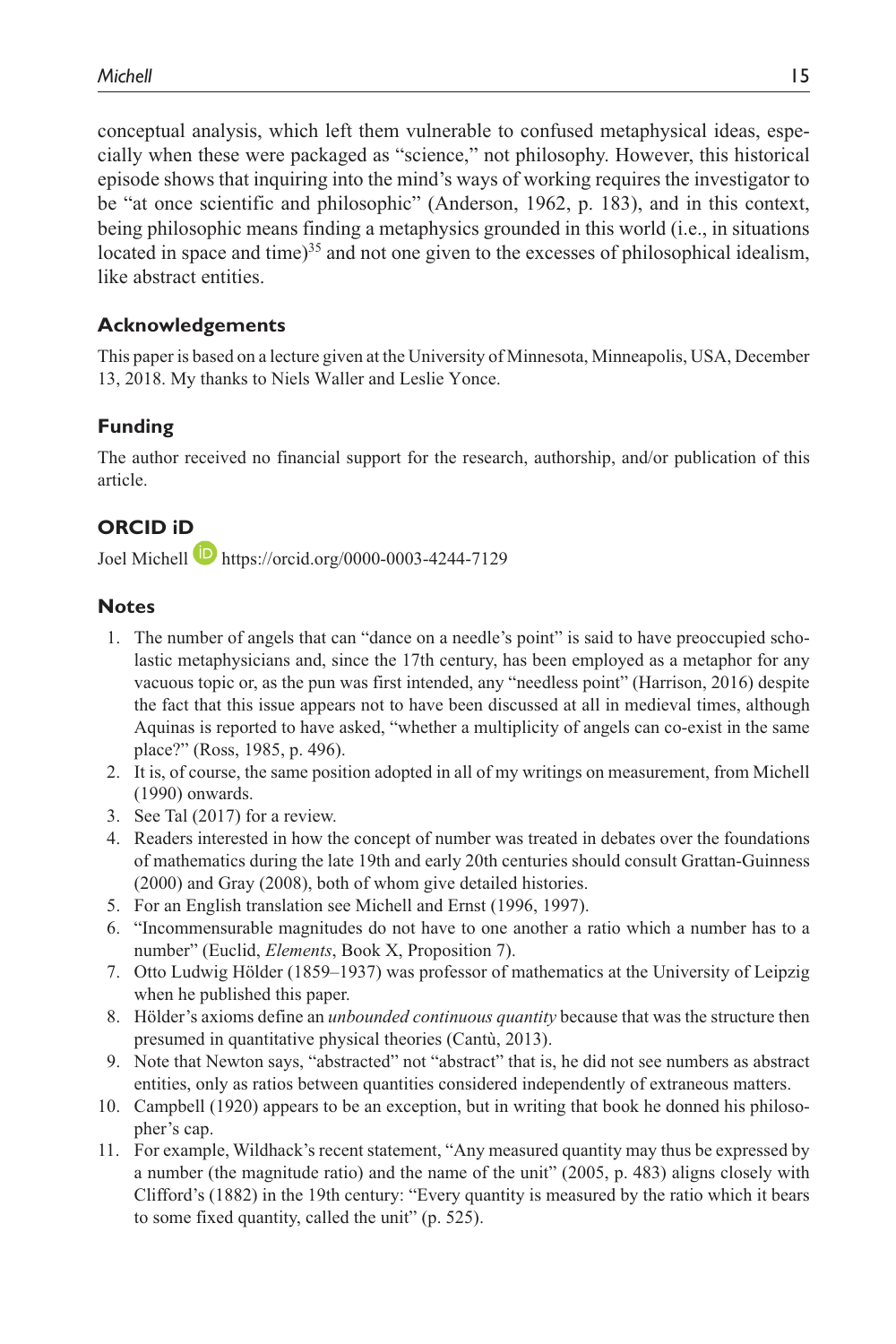- 12. See Gray (2008).
- 13. Discussions of these schools of thought can be found in any good text on the philosophy of mathematics, such as Bostock (2009).
- 14. Campbell's theory of measurement and his critique of psychological measurement are discussed at length in Michell (1999).
- 15. For example, Bridgman, in a conversation with a metaphysician, claimed that his difficulty with understanding metaphysics "is that I do not know, and I have never found anyone who could tell me, what the nature of the checks is to which you may subject these metaphysical facts or truths after you have got them, to find whether you have got what you think you have" (cited in Burchard, 1950, p. 245) and in his intellectual autobiography, Carnap (1963) wrote, "I came to hold the view that many theses of traditional metaphysics are not only useless, but even devoid of cognitive content" (p. 45).
- 16. Green (1992) and Rogers (1989) discuss the place of operationism in psychology and Bickhard (2001) details the metaphysics of operationism. Passmore (1943, 1944, 1948) exposes the metaphysical content of logical positivism.
- 17. Stevens preferred the term "numeral" to that of "number" because he thought of the former as the less ambiguous of the two. However, he admitted, "'numeral' has the defect that it sometimes means the physical ink mark on a piece of paper and it sometimes means the essentially *logical* relation that a numeral may stand for. This second meaning is in line with the formalist's view of mathematics, according to which arithmetic is regarded as the rules of a game played with numerical symbols" (1951, p. 22). So, by "numeral," it seems, he meant the same as the formalists meant by "number."
- 18. Bridgman would not endorse Stevens' interpretation of operationism, writing, "I have rather washed my hands of him" (in a 1936 letter to the philosopher, Arthur Bentley, another interpreter, as quoted in Walter, 1990, p. 184).
- 19. This is what Stevens did with his psychophysical method of magnitude estimation, stipulating that it delivers ratio scale measurement and what psychometricians did with mental tests, stipulating that they deliver interval scale measurement.
- 20. This was important in the era of "Big Science" when research grants were more likely to be awarded to sciences claiming quantitative status (Schorske, 1997).
- 21. Suppes (1978) reported that his "interest in the theory of measurement was generated during [his] graduate student years by listening to lectures of Ernest Nagel in the philosophy of science" (p. 264).
- 22. Like Nagel, Suppes (1951) attempted to improve on Hölder's axioms.
- 23. It is Suppes' version in the sense that it is his style, first introduced in his 1958 paper with Dana Scott (Scott & Suppes, 1958), which remained invariant throughout his publications on measurement with other colleagues. According to Duncan Luce (1979), "More than any other living person, Suppes has affected contemporary presentations of theories of measurement" (p. 93). This is not to downplay the original and important contributions of Luce, Krantz, and Tversky to the content of *Foundations of Measurement*, but simply to note that this content was always clothed in the style Suppes advocated.
- 24. "Qualitative" in the sense of not already explicitly involving numbers.
- 25. For more on this point see the discussion in Swoyer (1987).
- 26. Louis Narens (1985, 2002) with his isomorphism theory seems also to shift in the same direction.
- 27. Not so, however, Duncan Luce. As Suppes (1997) noted, "Duncan has been very much more attracted to the continuum as a framework for theories of measurement than I have" (p. 107). For example, see Luce and Narens (1992).
- 28. For a discussion of continuity see my comments in this journal (Michell, 2017, p. 422).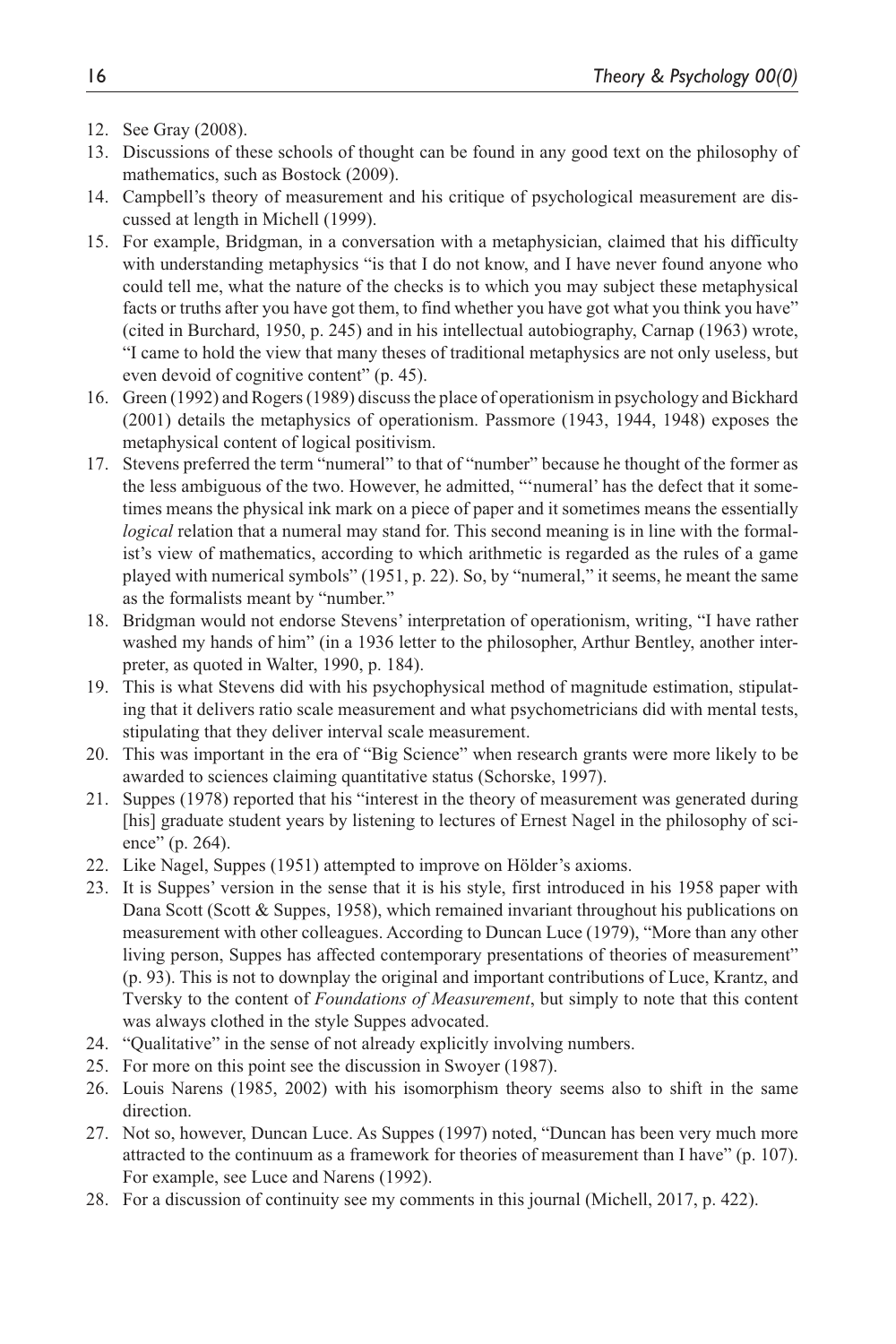- 29. I have not burdened the reader by including Hölder's axioms in this paper. The interested reader may find it useful to consult the translation by Catherine Ernst and myself (Michell  $\&$ Ernst, 1996, 1997) or my exposition in Michell (1999).
- 30. Suppes (2012) intimated that it had stagnated, saying, "foundations of mathematics has gone out of style—it is simply not a central topic. If you ask any outstanding mathematics department in the United States 'are you going to support somebody in foundations' they'll say 'well not now—we're going to wait until they get some new kinds of results'" (13:39–14:00).
- 31. For arguments against philosophical idealism see Anderson (1962) and against formalism in philosophy of mathematics see Bostock (2009) and Franklin (2014).
- 32. Frege (1884).
- 33. Readers interested in the deeper issues raised by this philosophical view of number and mathematics will find it instructive to read the detailed defence of it given by the mathematician, James Franklin (2014).
- 34. Psychologists' unwillingness to reject operational definitions and null hypothesis significance testing are other instances of the same phenomenon.
- 35. For an indication of what such a metaphysics looks like in the context of psychology, see Hibberd (2009) and Petocz and Mackay (2013) and in the context of measurement, Michell (2005).

#### **References**

Anderson, J. (1962). *Studies in empirical philosophy*. Angus & Robertson.

- Armstrong, D. M. (1989). *Universals: An opinionated introduction*. Westview Press.
- Armstrong, D. M. (1997). *A world of states of affairs*. Cambridge University Press.
- Baccelli, J. (in press). Beyond the metrological viewpoint. *Studies in History and Philosophy of Science, Part A*. https://doi.org/10.1016/j.shpsa.2018.12.002
- Bickhard, M. H. (2001). The tragedy of operationalism. *Theory & Psychology*, *11*(1), 35–44. https://doi.org/10.1177/0959354301111002
- Bigelow, J. (1988). *The reality of numbers: A physicalist's philosophy of mathematics*. Clarendon Press.
- Birkhoff, G., & MacLane, S. (1965). *A survey of modern algebra*. Macmillan.
- Borsboom, D. (2005). *Measuring the mind: Conceptual issues in contemporary psychometrics*. Cambridge University Press.
- Bostock, D. (1979). *Logic and arithmetic: Rational and irrational numbers*. Clarendon Press.
- Bostock, D. (2009). *Philosophy of mathematics: An introduction*. Wiley-Blackwell.
- Boumans, M. (2016). Suppes's outlines of an empirical measurement theory. *Journal of Economic Methodology*, *23*(3), 305–315. https://doi.org/10.1080/1350178X.2016.1189124
- Burchard, J. E. (1950). *Mid-century: The social implications of scientific progress*. Wiley.
- Campbell, N. R. (1920). *Physics: The elements*. Cambridge University Press.
- Campbell, N. R. (1933). Reply. *Proceedings of the Physical Society*, *45*, 588–590.
- Cantù, P. (2013). Geometry and measurement in Otto Hölder's epistemology. *Philosophia Scientiæ*, *17*(1), 131–164.
- Carnap, R. (1939). *Foundations of logic and mathematics*. University of Chicago Press.
- Carnap, R. (1963). Carnap's intellectual autobiography. In P. A. Schilpp (Ed.), *The philosophy of Rudolf Carnap* (pp. 3–84). Open Court.
- Clifford, W. K. (1882). Lecture notes. In R. Tucker (Ed.), *Mathematical papers by William Kingdom Clifford* (pp. 524–530). Macmillan.
- Curry, H. B. (1951). *Outlines of a formalist philosophy of mathematics*. North-Holland Publishing Co.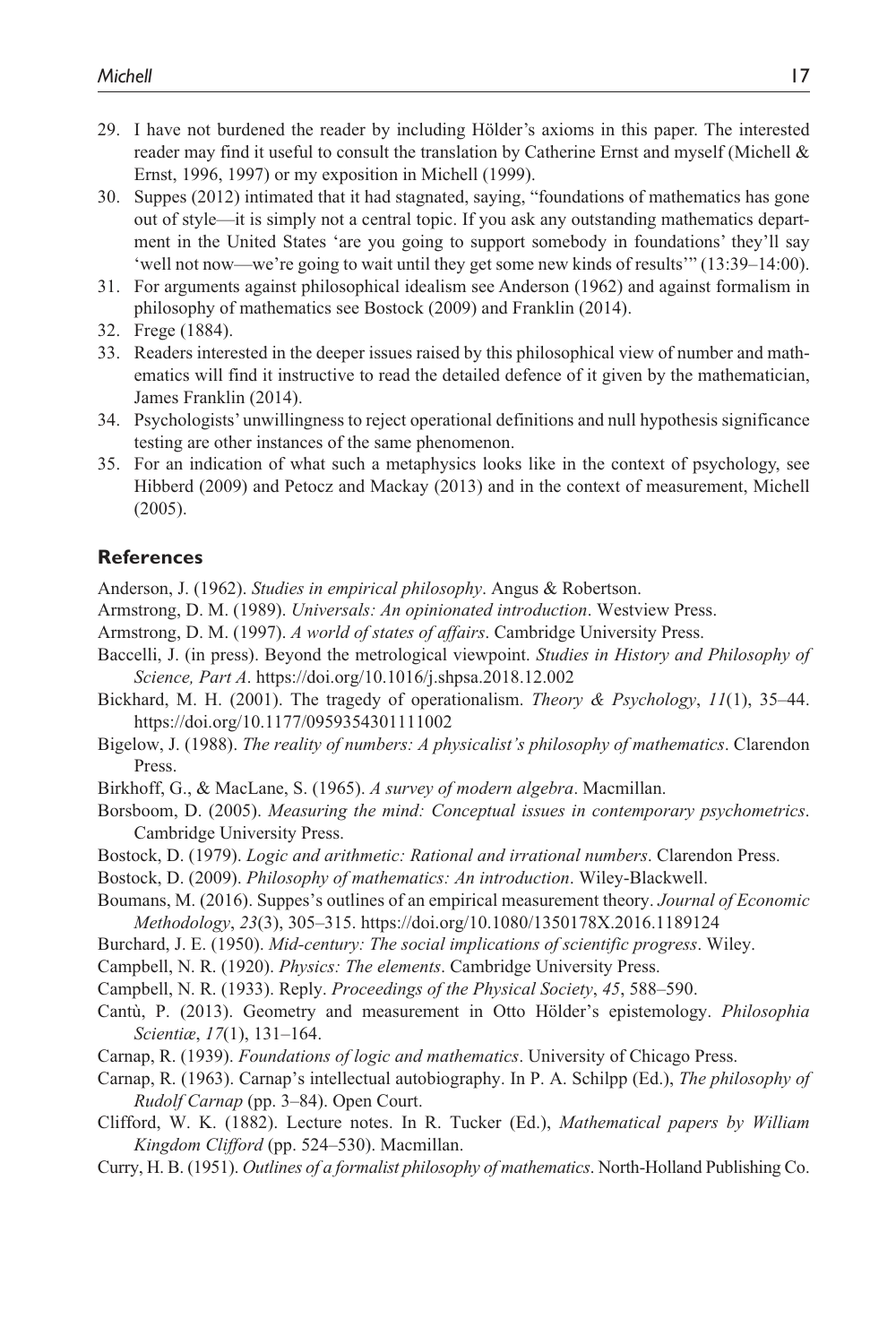- Dedekind, R. (1909). Continuity and irrational numbers. In *Essays on the theory of numbers* (W. W. Berman, Trans.; pp. 1–27). Open Court. (Original work published 1887)
- Ellis, B. (1968). *Basic concepts of measurement*. Cambridge University Press.
- Fechner, G. (1860). *Elemente der Psychophysik* [Elements of psychophysics]. Breitkopf & Hartel.
- Ferguson, A., Myers, C. S., Bartlett, R. J., Banister, H., Bartlett, F. C., Brown, W., Campbell, N. R., Craik, K. J. W., Drever, J., Guild, J., Houstoun, R. A., Irwin, J. C., Kaye, G. W. C., Philpott, S. J. F., Richardson, L. F., Shaxby, J. H., Smith, T., Thouless, R. H., & Tucker, W. S. (1940). Quantitative estimates of sensory events: Final report. *Advancement of Science*, *1*, 331–349.
- Flegg, G. (1983). *Numbers: Their history and meaning*. Penguin Books.
- Franklin, J. (2014). *An Aristotelian realist philosophy of mathematics: Mathematics as the science of quantity and structure*. Palgrave Macmillan.
- Frege, G. (1884). *Die Grundlagen der Arithmetik* [The foundations of arithmetic]. Wilhelm Koebner.
- Frege, G. (1903). *Grundgesetze der Arithmetik: Vol. 2* [Basic laws of arithmetic: Vol. 2]. Georg Olms.
- Grattan-Guinness, I. (2000). *The search for mathematical roots 1870–1940*. Princeton University Press.
- Gray, J. (2008). *Plato's ghost: The modernist transformation of mathematics*. Princeton University Press.
- Green, C. D. (1992). Of immortal mythological beasts: Operationism in psychology. *Theory & Psychology*, *2*(3), 291–320.
- Hardcastle, G. L. (2003). Debabelizing science: The Harvard science of science discussion group, 1940–41. In G. L. Hardcastle & A. W. Richardson (Eds.), *Logical empiricism in North America* (pp. 170–196). University of Minnesota Press.
- Harrison, P. (2016). Angels on pinheads and needles' points. *Notes and Queries*, *63*, 45–47. https:// doi.org/10.1093/notesj/gjv232
- Heath, T. L. (1908). *The thirteen books of Euclid's elements* (Vol. 2). Cambridge University Press.
- Hersh, R. (1997). *What is mathematics, really?* Oxford University Press.
- Hibberd, F. J. (2009). John Anderson's development of (situational) realism and its bearing on psychology today. *History of the Human Sciences*, *23*(4), 63–92. https://doi. org/10.1177/0952695109340493
- Hölder, O. (1901). Die Axiome der Quantität und die Lehre vom Mass. Berichte über die Verhandlungen der Königlich Sächsischen Gesellschaft der Wissenschaften zu Leipzig [The axioms of quantity and the theory of measurement]. *Mathematisch-Physische Klasse*, *53*, 1–46.
- Kerlinger, F. N., & Lee, H. B. (2000). *Foundations of behavioral research*. Harcourt.
- Krantz, D. H., Luce, R. D., Suppes, P., & Tversky, A. (1971). *Foundations of measurement: Vol.1*. Academic Press.
- Lear, J. (1982). Aristotle's philosophy of mathematics. *Philosophical Review*, *91*, 161–192.
- Luce, R. D. (1979). Suppes' contributions to the theory of measurement. In R. J. Bogdan (Ed.), *Patrick Suppes* (pp. 93–110). Reidel.
- Luce, R. D., Krantz, D. H., Suppes, P., & Tversky, A. (1990). *Foundations of measurement: Vol. 3*. Academic Press.
- Luce, R. D., & Narens, L. (1992). Intrinsic Archimedeanness and the continuum. In C. W. Savage & P. Ehrlich (Eds.), *Philosophical and foundational issues in measurement theory* (pp. 15– 38). Erlbaum.
- McKeon, R. (1941). *The basic works of Aristotle*. Random House.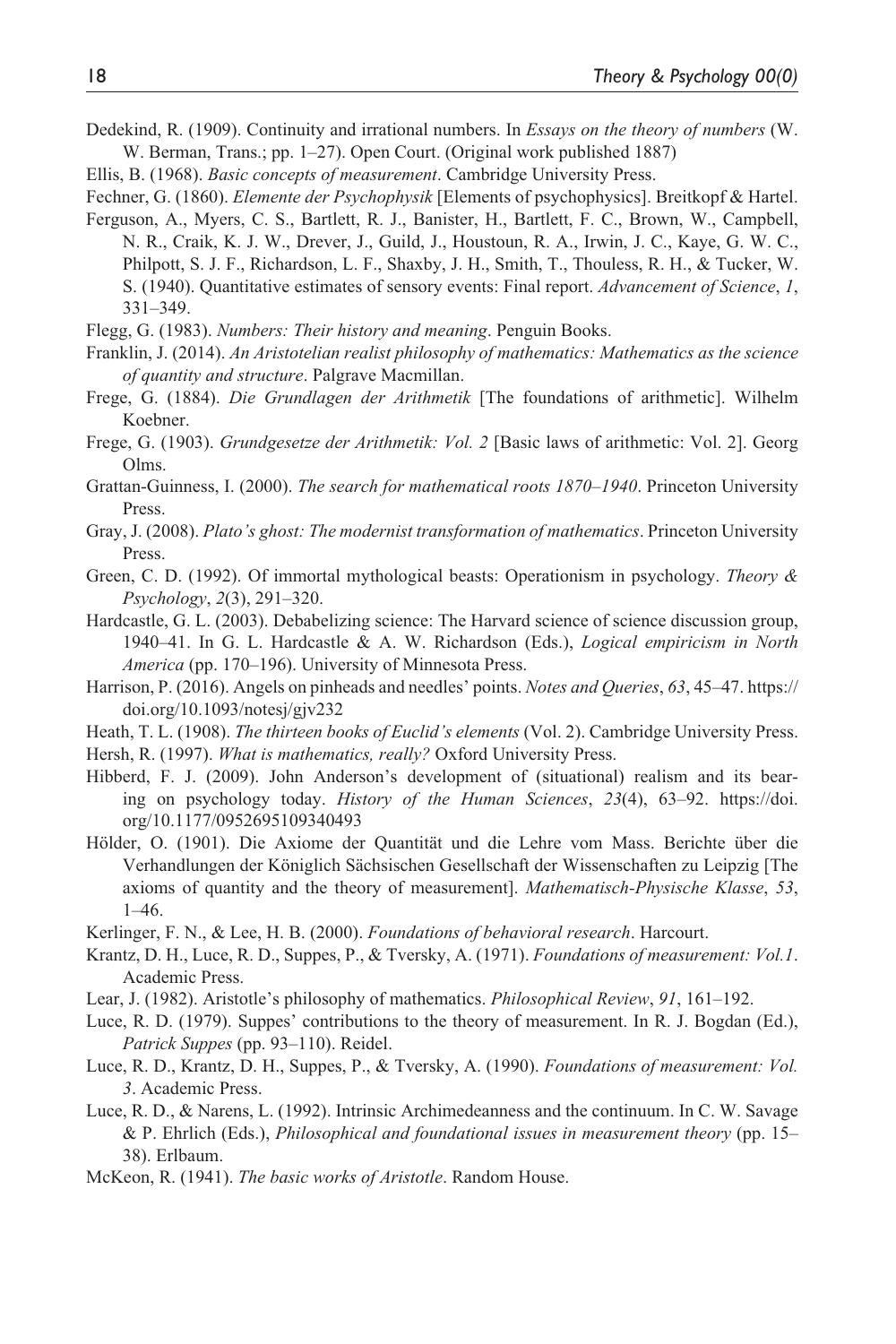- Michell, J. (1986). Measurement scales and statistics: A clash of paradigms. *Psychological Bulletin*, *100*(3), 398–407.
- Michell, J. (1990). *An introduction to the logic of psychological measurement*. Erlbaum.
- Michell, J. (1994). Numbers as quantitative relations and the traditional theory of measurement. *British Journal for the Philosophy of Science*, *45*, 389–406.
- Michell, J. (1997). Bertrand Russell's 1897 critique of the traditional theory of measurement. *Synthese*, *110*(2), 257–276. https://doi.org/10.1023/A:1004985226963
- Michell, J. (1999). *Measurement in psychology: A critical history of a methodological concept*. Cambridge University Press.
- Michell, J. (2003). Measurement: A beginner's guide. *Journal of Applied Measurement*, *4*, 298–308.
- Michell, J. (2005). The logic of measurement. *Measurement*, *38*(4), 285–294. https://doi. org/10.1016/j.measurement.2005.09.004
- Michell, J. (2014). The Rasch paradox, conjoint measurement, and psychometrics: Response to Humphry and Sijtsma. *Theory & Psychology*, *24*(1), 111–123. https://doi.org/10.1177 /0959354313517524
- Michell, J. (2017). On substandard substantive theory and axing axioms of measurement: A response to Humphry. *Theory & Psychology*, *27*(3), 419–425. https://doi. org/10.1177/0959354317706746
- Michell, J. (2019). The fashionable scientific fraud: Collingwood's critique of psychometrics. *History of the Human Sciences*. Advance online publication. https://doi.org/10.1177 /0952695119872638
- Michell, J., & Ernst, C. (1996). The axioms of quantity and the theory of measurement: Part I. An English translation of Hölder (1901). *Journal of Mathematical Psychology*, *40*, 235–252.
- Michell, J., & Ernst, C. (1997). The axioms of quantity and the theory of measurement: Part II. An English translation of Hölder (1901). *Journal of Mathematical Psychology*, *41*, 345–356.
- Morley, I., & Renfrew, C. (2010). *The archaeology of measurement*. Cambridge University Press.
- Mundy, B. (1987). The metaphysics of quantity. *Philosophical Studies*, *51*(1), 29–54.
- Mundy, B. (1994). Quantity, representation and geometry. In P. Humphries (Ed.), *Patrick Suppes: Scientific philosopher* (Vol. 2, pp. 59–102). Kluwer.
- Nagel, E. (1931). Measurement. *Erkenntnis*, *2*, 313–335.
- Narens, L. (1985). *Abstract measurement theory*. MIT Press.
- Narens, L. (2002). *Theories of meaningfulness*. Erlbaum.
- Narens, L., & Luce, R. D. (1990). Three aspects of the effectiveness of mathematics in science. In R. E. Mirkin (Ed.), *Mathematics and science*, (pp. 122–135). World Scientific Press.
- Neumann, J. von. (1923). Zur Einführung der transfiniten Zahlen [Introduction to transfinite numbers]. *Acta Szeged*, *1*, 199–208.
- Newman, E. B. (1974). On the origin of "scales of measurement". In H. O. Moskowitz, B. Scharf, & J. C. Stevens (Eds.), *Sensation and measurement: Papers in honor of S. S. Stevens*, (pp. 137–145). Reidel.
- Newton, I. (1967). Universal arithmetic: Or, a treatise of arithmetical composition and resolution. In D. T. Whiteside (Ed.), *The mathematical works of Isaac Newton* (Vol. 2, pp. 3–134). Johnson Reprint Corp. (Original work published 1728)
- Pap, A. (1959). Are physical magnitudes operationally definable? In C. W. Churchman & P. Ratoosh (Eds.), *Measurement: Theories and definitions* (pp. 177–191). Wiley.
- Passmore, J. A. (1943). Logical positivism (I). *Australasian Journal of Psychology and Philosophy*, *21*(2–3), 65–92. https://doi.org/10.1080/00048404308541193
- Passmore, J. A. (1944). Logical positivism (II). *Australasian Journal of Psychology and Philosophy*, *22*(3), 129–153. https://doi.org/10.1080/00048404408541199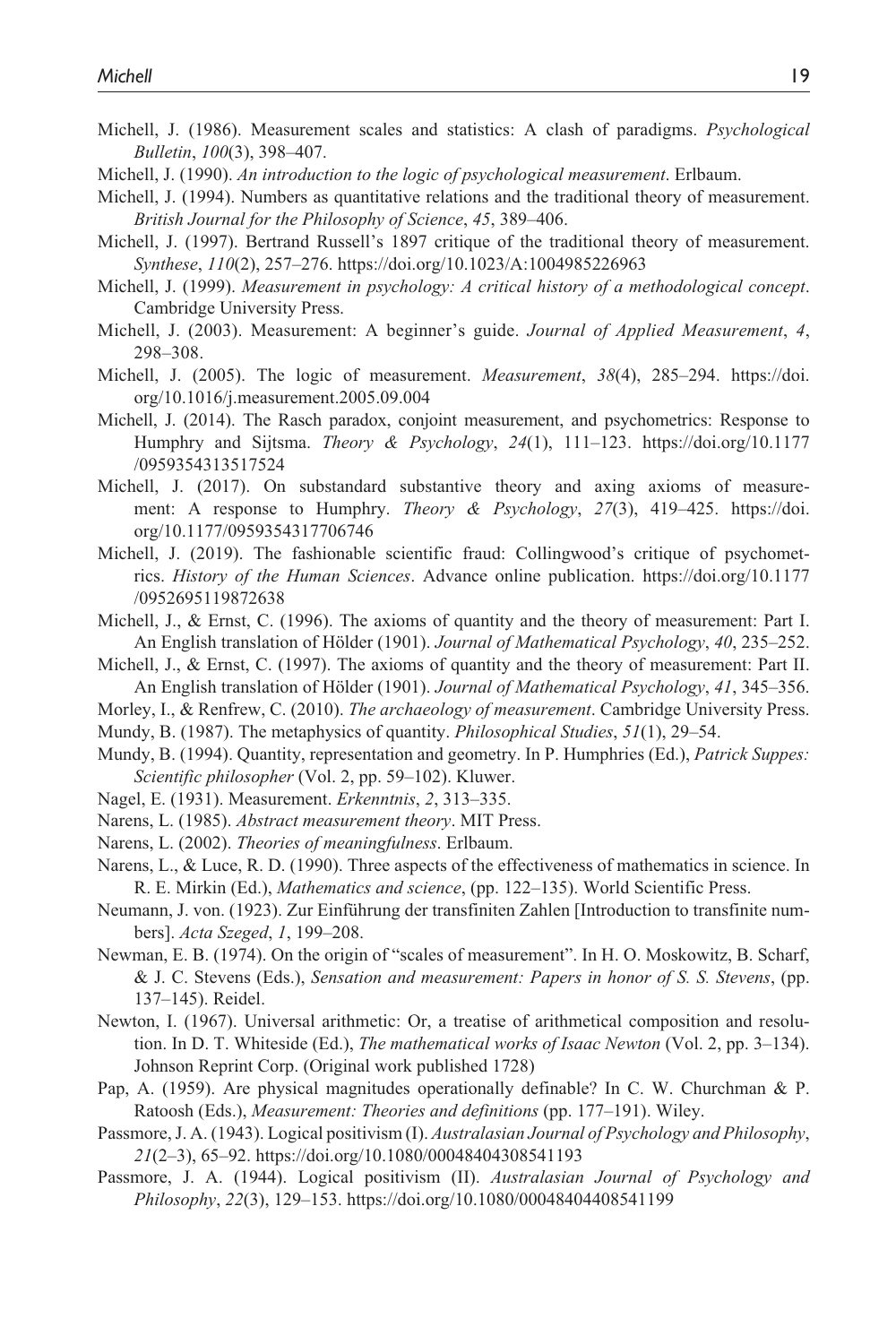- Passmore, J. A. (1948). Logical positivism (III). *Australasian Journal of Psychology and Philosophy*, *26*(1), 1–19. https://doi.org/10.1080/00048404808541228
- Petocz, A., & Mackay, N. (2013). Unifying psychology through situational realism. *Review of General Psychology*, *17*(2), 216–223. https://doi.org/10.1037/a0032937
- Prier, R. A. (1976). Some thoughts on the archaic use of metron. *The Classical World*, *70*, 161–169.
- Radu, M. (2003). A debate about the axiomatization of arithmetic: Otto Hölder against Robert Graßmann. *Historia Mathematica*, *30*(1), 341–377.
- Ramsay, J. O. (1991). [Review of the book *Foundations of measurement: Vols. 2 & 3*, by Suppes, Krantz, Luce, & Tversky and Luce, Krantz, Suppes, & Tversky]. *Psychometrika*, 56(2), 355–358.
- Rogers, T. B. (1989). Operationism in psychology: A discussion of contextual antecedents and an historical interpretation of its longevity. *Journal of the History of the Behavioural Sciences*, *25*(2), 139–153.
- Ross, G. M. (1985). Angels. *Philosophy*, *60*, 495–511.
- Russell, B. (1903). *Principles of mathematics*. Cambridge University Press.
- Sattler, B. M. (2017). Aristotle's measurement dilemma. In V. Caston (Ed.), *Oxford studies in ancient philosophy* (pp. 257–301). Oxford University Press.
- Schorske, C. E. (1997). The new rigorism in the human sciences, 1940–1960. In T. Bender & C. E. Schorske (Eds.), *American academic culture in transformation: Fifty years, four disciplines* (pp. 309–329). Princeton University Press.
- Scott, D., & Suppes, P. (1958). Foundational aspects of theories of measurement. *Journal of Symbolic Logic*, *23*, 113–128.
- Solovey, M. (2004). Riding natural scientists' coattails onto the endless frontier: The SSRC and the quest for scientific legitimacy. *Journal of the History of the Behavioral Sciences*, *40*(4), 393–422.
- Stein, H. (1990). Eudoxos and Dedekind: On the ancient Greek theory of ratios and its relation to modern mathematics. *Synthese*, *84*(2), 163–211. https://doi.org/10.1007/BF00485377
- Stevens, S. S. (1935). The operational basis of psychology. *American Journal of Psychology*, *47*(2), 323–330.
- Stevens, S. S. (1936). Psychology: The propaedeutic science. *Philosophy of Science*, *3*(1), 90–103.
- Stevens, S. S. (1939). Psychology and the science of science. *Psychological Bulletin*, *36*,  $221 - 263$ .
- Stevens, S. S. (1946). On the theory of scales of measurement. *Science*, *103*(2684), 667–680. https://doi.org/10.1126/science.103.2684.677
- Stevens, S. S. (1951). Mathematics, measurement, and psychophysics. In S. S. Stevens (Ed.), *Handbook of experimental psychology* (pp. 1–49). Wiley.
- Stevens, S. S. (1967). Measurement. In J. R. Newman (Ed.), *The Harper encyclopedia of science* (pp. 733–734). Harper & Row.
- Stevens, S. S. (1968). Measurement, statistics, and the schemapiric view. *Science*, *161*(3844), 849–856. https://doi.org/10.1126/science.161.3844.849
- Stevens, S. S. (1974). S. S. Stevens. In G. Lindzey (Ed.), *History of psychology in autobiography* (Vol. VI, pp. 393–420). Prentice-Hall.
- Suppes, P. (1951). A set of independent axioms for extensive quantities. *Portuguliae Mathematica*, *10*(4), 163–172.
- Suppes, P. (1960). *Axiomatic set theory*. Van Nostrand.
- Suppes, P. (1972). On the problems of using mathematics in the development of the social sciences. In J. P. Sutcliffe (Ed.), *Mathematics in the social sciences in Australia* (pp. 3–15). Australian Government Publishing Service.